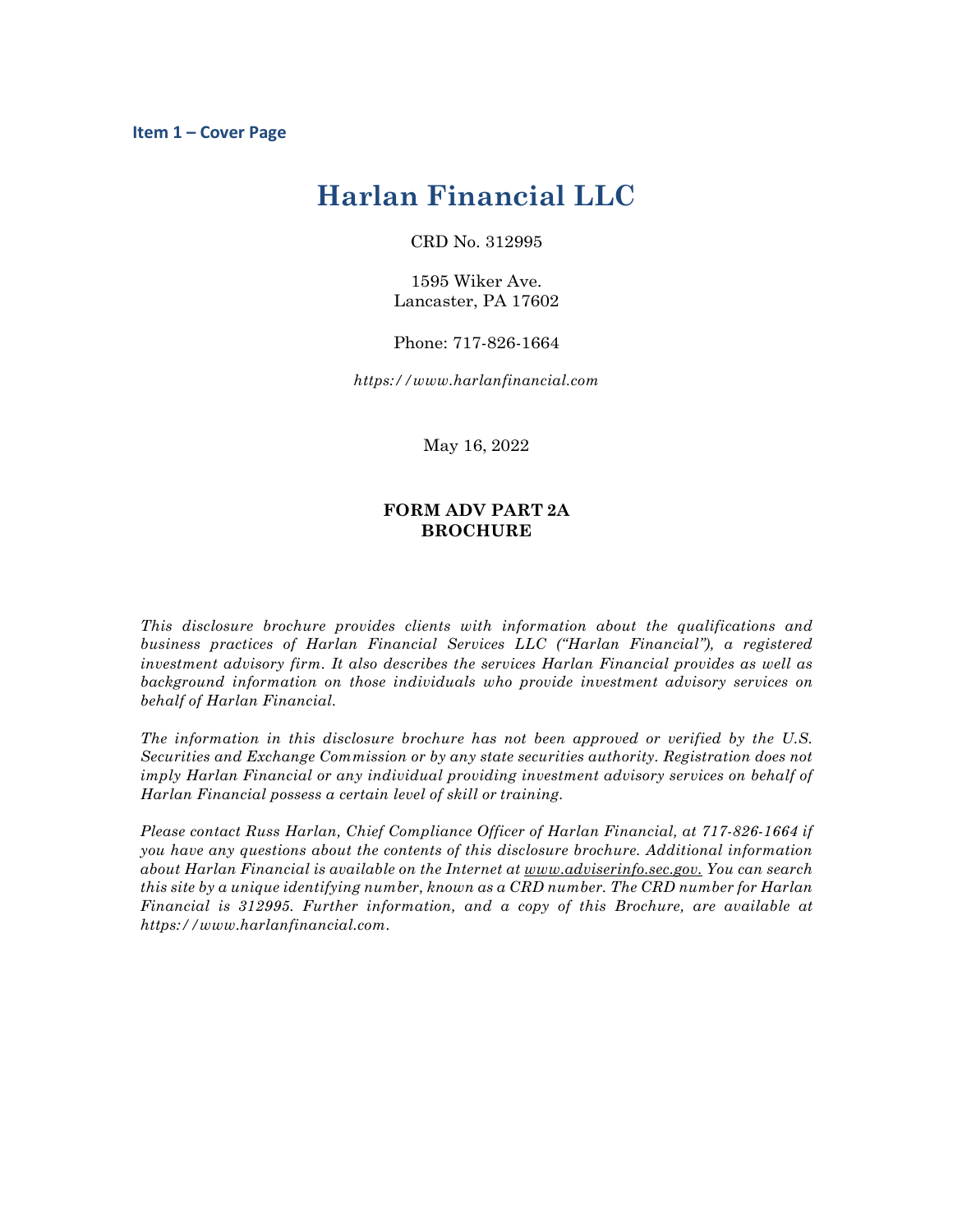## **Item 2 – Material Changes**

This item will discuss specific material changes to the Harlan Financial disclosure brochure. Since the last annual amendment, Harlan Financial has (1) added a link to its website; (2) disclosed that its assets under advisement advised on a non-discretionary basis; and (3) removed a misidentification of the Chief Compliance Officer and identified Russell Harlan as the CCO.

Harlan Financial will ensure that clients receive a summary of any materials changes to this and subsequent disclosure brochures within 120 days of the close of the firm's fiscal year which occurs at the end of December each year. Harlan Financial may further provide other ongoing disclosure information about material changes as necessary.

Harlan Financial will also provide clients with a new disclosure brochure as necessary based on changes or new information, at any time, without charge.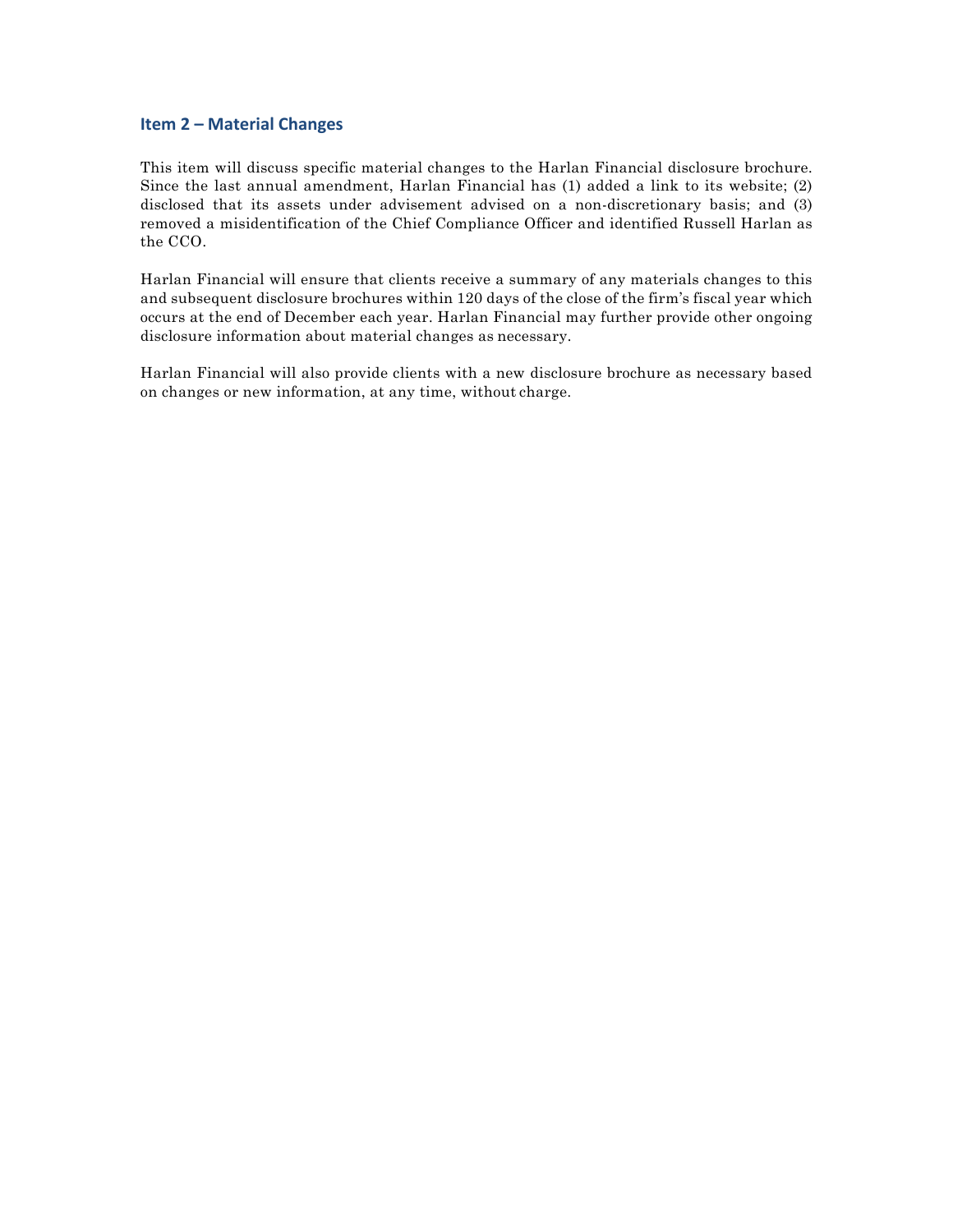# Item 3 - Table of Contents

| Item 11 --- Code of Ethics, Participation or Interest in Client Transactions and Personal Trading |  |
|---------------------------------------------------------------------------------------------------|--|
|                                                                                                   |  |
|                                                                                                   |  |
|                                                                                                   |  |
|                                                                                                   |  |
|                                                                                                   |  |
|                                                                                                   |  |
|                                                                                                   |  |
|                                                                                                   |  |
|                                                                                                   |  |
|                                                                                                   |  |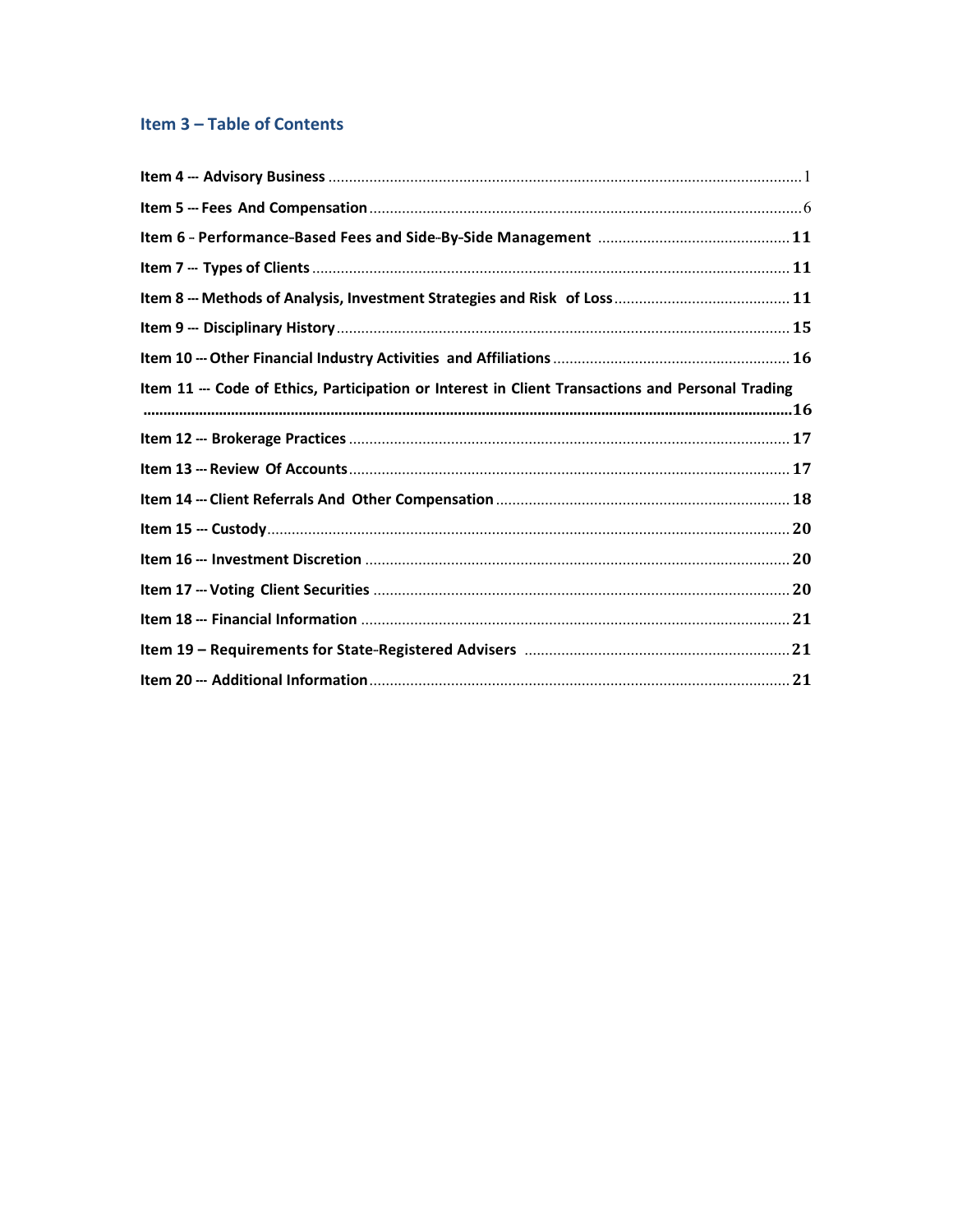# **Item 4 --- Advisory Business**

# **Company Information**

Harlan Financial Services LLC ("Harlan Financial" or the "firm") is a privately-held Pennsylvania limited liability company that has been providing investment advisory services as a registered investment adviser since March 2021.

## **Principal Owners**

The principal owner of Harlan Financial is Russell N. Harlan.

## **Advisory Services**

Harlan Financial offers a comprehensive array of investment advisory services, including:

- The Efficient Portfolios Program;
- Financial Planning/Consulting Services;
- Pension Consulting Services;
- Retirement Plan Services;
- Educational Seminars and Workshops.

## The Efficient Portfolios Program

Harlan Financial utilizes the asset allocation program of Efficient Advisors, LLC, an independent investment adviser that is registered with the U.S. Securities and Exchange Commission ("Efficient"). Efficient provides a turn-key asset allocation program that offers a platform of model portfolios called Efficient Portfolios (please see below). Harlan Financial is independent of, and is not affiliated with, Efficient.

## *Efficient Portfolios*

Efficient Portfolios is the asset allocation program through which Efficient allocates clients' assets among exchange traded funds ("ETF") and no-load institutional mutual funds in model portfolios designed to build long-term wealth while maintaining risk tolerance and loss threshold levels based on clients' distinct needs and goals. Efficient's services include monitoring clients' accounts continuously and rebalancing and/or reallocating clients' assets on a discretionary basis in order to maintain clients' model allocation selection.

Under the Efficient Portfolios program, Harlan Financial will assist clients in (i) selecting an appropriate allocation model; (ii) determining the suitability of various investment choices; (iii) understanding Efficient's investment management agreement; and (iv) competing Efficient's investor profile.

The investor profile is designed to help Efficient determine a clients' allocation strategy. Because the information a client discloses in the investor profile is used to determine the client's allocation strategy, clients are responsible for immediately communicating all changes in their financial circumstances and investment objectives to Harlan Financial. Harlan Financial, in turn, is responsible for notifying Efficient of changes in clients' current financial circumstances and/or investment objectives. Prompt notification of any changes in clients' financial circumstances and investment objectives is critical to ensure that clients' assets are in proper alignment with their respective individual needs.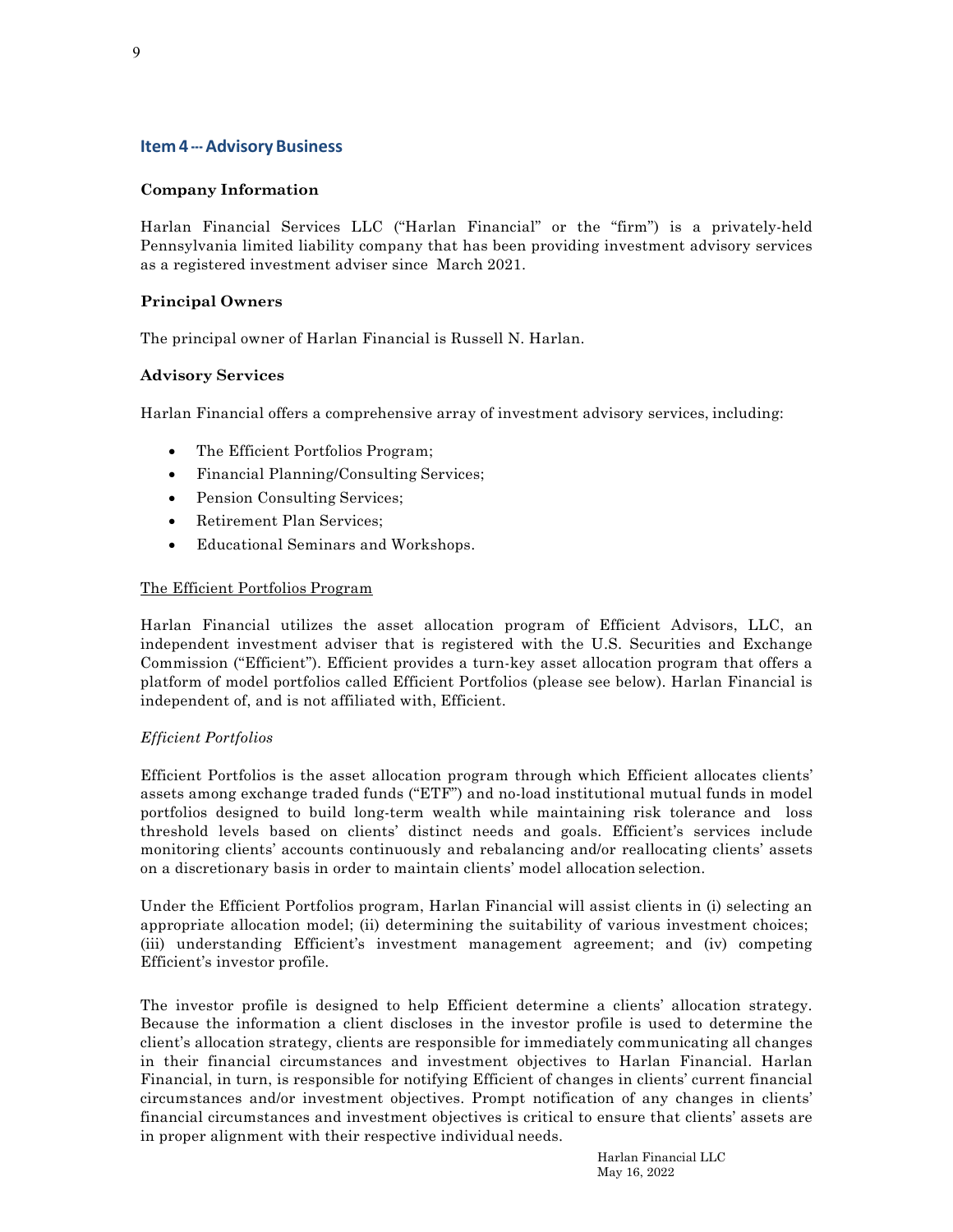Harlan Financial will also act as clients' liaison with Efficient. Harlan Financial will not, however, have any investment discretion over clients' accounts. As part of Harlan Financial' ongoing relationship with its investment management clients, the firm will meet with clients on a periodic basis (but no less frequently than annually), to discuss changes in clients' personal and/or financial situation, changes in clients' suitability requirements, and any new or revised investment restrictions clients have imposed, or would like to impose, on their account.

Clients may place reasonable restrictions on the individual investments in their account. These restrictions must be in writing and accompany the Efficient's investment management agreement.

#### *Investment Management Agreement*

All clients participating in the Efficient Portfolios program must enter into an investment management agreement directly with Efficient and Harlan Financial. Efficient has the right to reject any client referred by Harlan Financial. Every referred client, prior to entering into an investment management agreement with Efficient, will receive Efficient's disclosure brochure, privacy notice, and a disclosure of the referral arrangement, including the compensation Harlan Financial is paid. Prospective clients should carefully review Efficient's disclosure brochures, investor profile, and investment management agreement before deciding to participate in the Efficient Portfolios program.

#### *Limitations on Investments*

For some clients participating in the Efficient Portfolios program, Efficient's advice may be limited to certain types of securities. For example, when Efficient provides services to participants in a self-directed 401(k) plan, the participant may be limited to investing in securities included in the plan's investment options. In such cases, Efficient can only make recommendations to the client from among the available options and will not recommend nor invest the client's account in other securities, even if these may be a more advantageous investment option. There may also be limitations on the securities in which Efficient may investment clients' accounts. For clients whose accounts are held in custody at certain custodians, Efficient is limited to the securities offered through such custodian.

#### *Allocations For Small Accounts*

The custodian or individual fund in which a client's assets are invested may impose minimum balance requirements that Efficient cannot waive. As a result of these limitations, Efficient may invest individual accounts with less than \$50,000 into a mutual fund portfolio that will mirror the standard Efficient Portfolio as closely as possible given the availability of no-load index mutual funds that do not incur a transaction fee. These special allocations are referred to as "Small Account Allocations." Once the account's market value exceeds a certain threshold as determined by Efficient at its sole discretion, the account will be transitioned out of the Small Account Allocation and into the standard allocation for the selected Efficient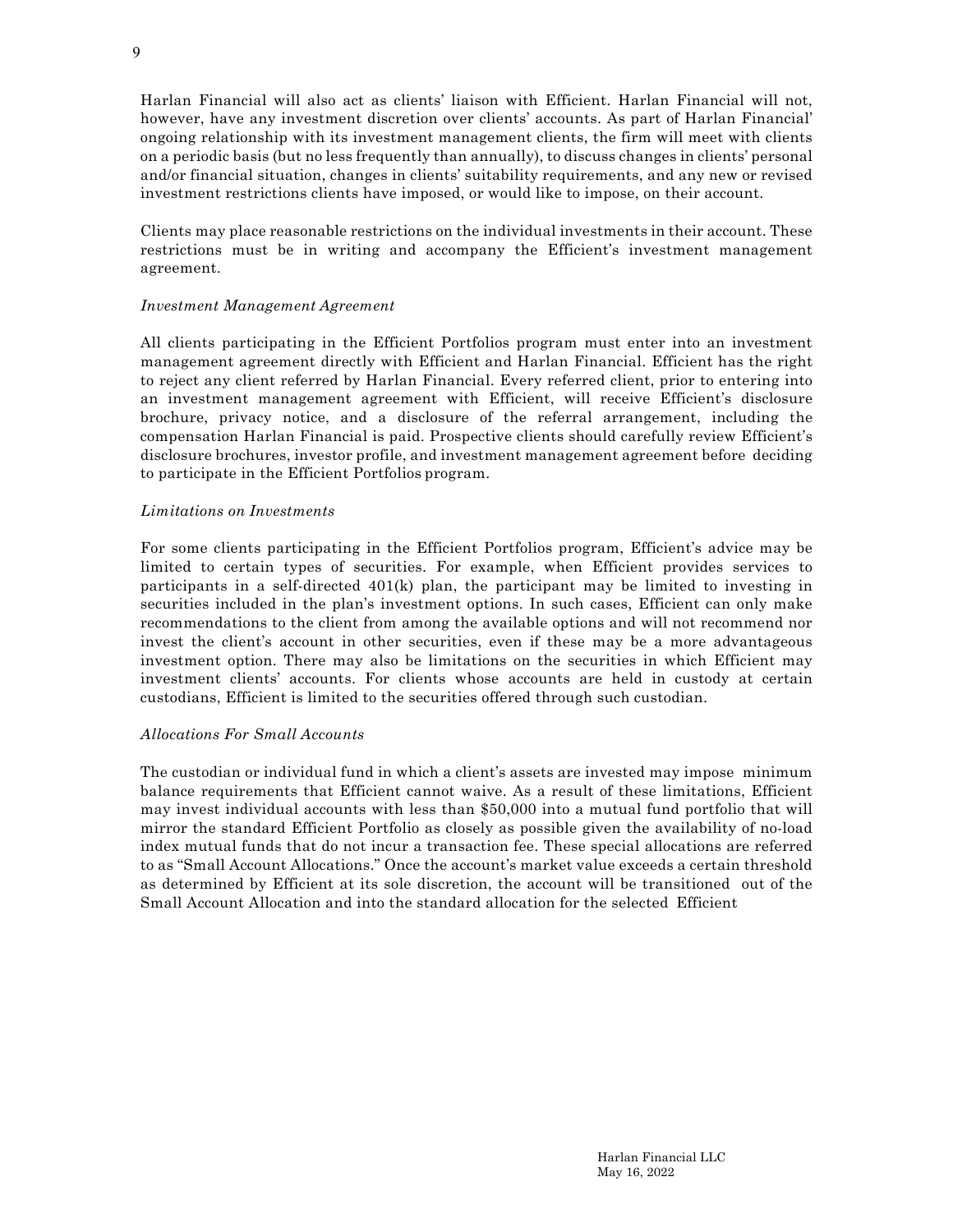Portfolio. This transition may result in transaction costs being charged by the custodian and a client may experience a taxable gain or loss if applicable to such account.

## The Professional Asset Management Program

The Professional Asset Management Program is not currently a service offered to clients but should this service be made available, the appropriate updates will be made to Form ADV. In such event, the Program would have the following features.

Access can be either through a separate account managed directly by a third- party manager or through a turn-key asset management program that offers a platform of model portfolios consisting of a combination of stocks, fixed income, mutual funds, exchange traded funds, and closed-end funds.

The Professional Asset Management Program consists of the following components:

## *Identifying Client Goals*

Harlan Financial will review the client's present financial situation and will provide the client with advice as to the appropriate investment and reinvestment of those assets. Harlan Financial will review cash flow, income taxes, and existing investments and assess historical performance before determining portfolio allocations and suitable investment selections. Harlan Financial will develop a customized investment strategy to meet a client's individual goals by identifying:

- An investment objective for managing the client's account (*e.g*., income, moderately conservative, aggressive, etc.);
- The client's tolerance and capacity for risk (*e.g*., how the client reacts to changes in the value of their assets or total account value); and
- The client's time horizon (*e.g*., how long until a client needs to draw on the income or principal in the account).

#### *Creating the Investment Policy Statement*

Once Harlan Financial has identified the client's goals, Harlan Financial will formulate an asset allocation strategy. Harlan Financial will draft an investment policy statement which summarizes the client's asset allocation strategy and reflects the client's risk tolerance level, investment goals, and investment objectives.

Harlan Financial may designate the active discretionary management of clients' assets among certain third-party money managers and/or model portfolios. The client, together with Harlan Financial, decides which third-party money manager(s) and/or model portfolio is best suited to the client's goals and financial situation. For separate accounts that are managed directly by a third-party manager, clients are required to enter into a separate investment management agreement with each such third-party money manager selected. The third-party money managers will manage the clients' accounts in accordance with the disclosures set forth in their advisory documents.

#### *Manager Selection and Implementation*

Pursuant to the client's agreement with the third-party money manager, the client agrees to delegate to the third-party money managers all of client's powers with respect to the investment and reinvestment of the client's assets and appoint the designated third-party money manager as the client's attorney and agent in fact with full authority to buy, sell or otherwise effect investment transactions involving the client's assets. As such, the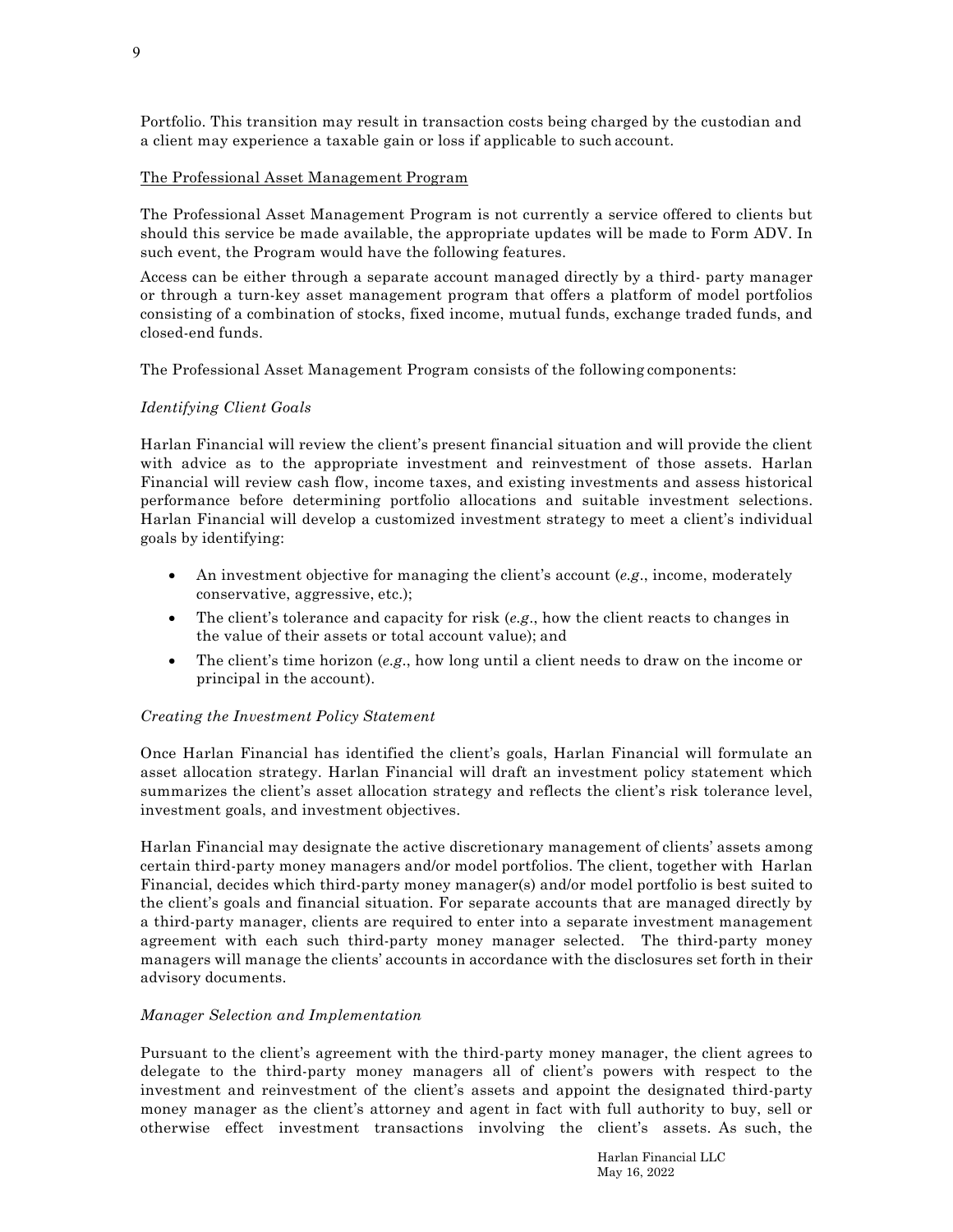designated third-party money manager is authorized to buy, sell, and trade in stocks, bonds, mutual funds, and other securities and/or contracts relating to the same, on margin (provided that written margin authorization has been granted) or otherwise, and to give instructions in furtherance of such authority to the registered broker-dealer and/or the custodian for the client's account.

Client will receive a separate disclosure brochure from each third-party money manager selected. Whether clients will be able to place reasonable restrictions on the types of investments which will be made on the client's behalf is at the discretion of the third-party money manager.

## *Investment Monitoring and Maintenance*

The third-party money manager(s) selected by the client will have specific methodologies, trading processes and operational practices beyond the control of Harlan Financial. Accordingly, Harlan Financial will only monitor each third-party money manager for adherence to the stated strategy and portfolio performance. Harlan Financial will offer recommendations for portfolio rebalancing depending on macroeconomic, market, or sector factors and/or according to changes in a client's financial goals and needs.

# *Important Additional Information for Pennsylvania Clients*

Prior to introducing any clients residing the Commonwealth of Pennsylvania to a third-party money manager, Harlan Financial will determine the following:

- 1. Whether the third-party money manager is registered with the Pennsylvania Securities Commission under section 301 of the 1972 Act;
- 2. Whether the third-party money manager is relying on an exclusion from the definition of investment adviser under section 102 (j.1) of the 1972 Act;
- 3. Whether the third-party money manager is relying on an exemption from registration under Section 302(d) of the 1972 Act; or
- 4. If the third-party money manager is registered with the Securities and Exchange Commission and whether it has filed a Notification Filing with the Pennsylvania Securities Commission under Commission Regulation 303.015(a).

## Financial Planning Services

Financial planning is primarily an analytical process designed to organize financial data, identify needs and opportunities and evaluate alternative courses of action; it may include analysis of current net worth, income taxes, cash flow and budgeting, investments and asset allocation, retirement planning, employee benefit plan analysis, estate and gift tax planning, education pre-funding, and risk management focusing on life, health and disability coverage.

While financial planning analyses may include investment advice concerning mutual funds and securities, it may also include investment advice with respect to products that may or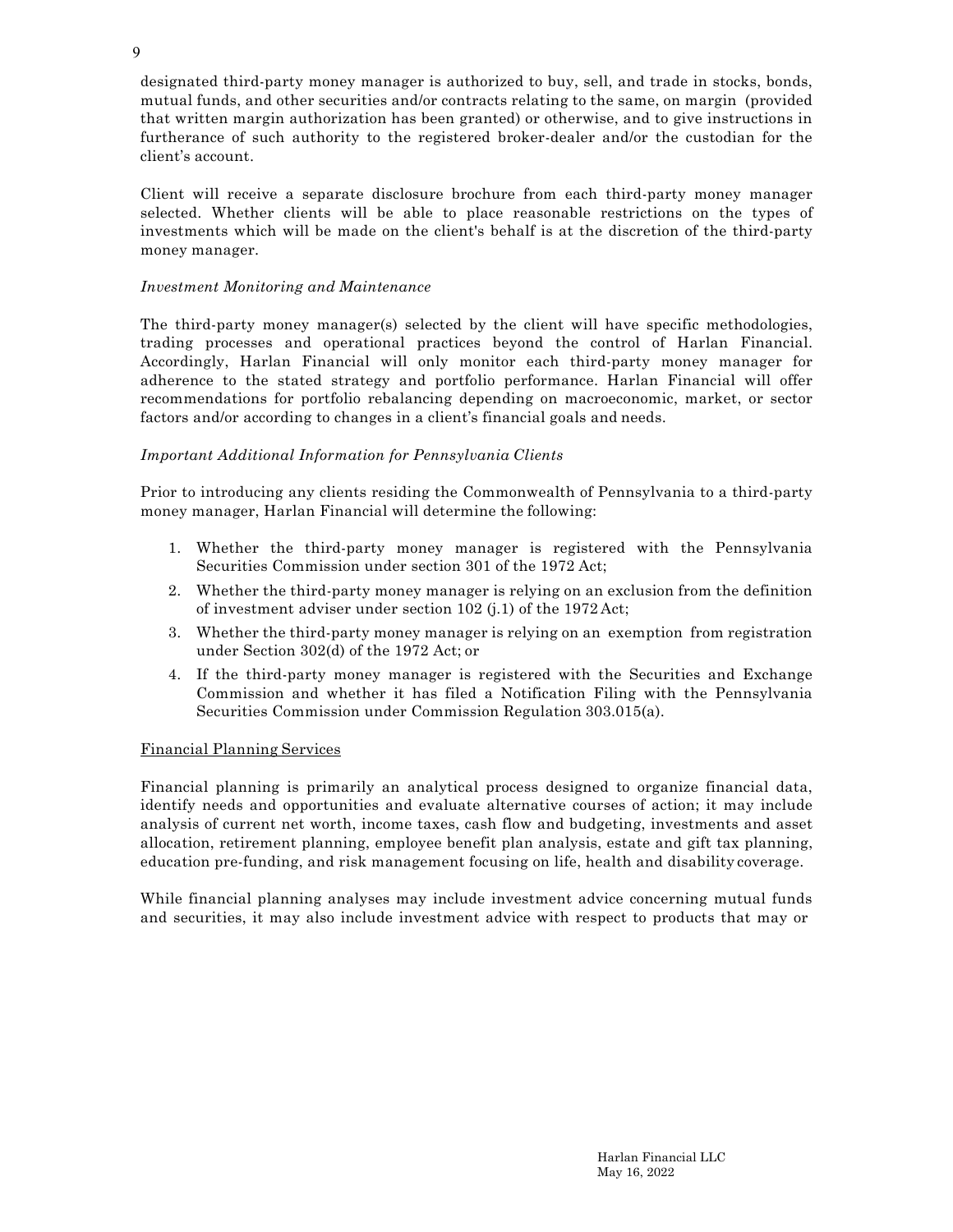may not constitute "securities," such as life insurance, annuities, raw land, and oil and gas master limited partnerships. It also takes into consideration estate tax planning issues that may not constitute "investment" advice.

Harlan Financial may recommend its own services and/or other professionals to implement its recommendations. Clients are advised that a conflict of interest exists if Harlan Financial recommends its own services. The client is under no obligation to act upon any of the recommendations made by Harlan Financial under a financial planning engagement and/or engage the services of any such recommended professional, including Harlan Financial or any of its related persons. The client retains absolute discretion over all such implementation decisions and is free to accept or reject any of Harlan Financial' recommendations.

## Consulting Services

Clients can also receive investment advice on a more limited basis. This may include advice on only an isolated area(s) of concern such as estate planning, retirement planning, reviewing a client's existing portfolio, or any other specific topic. Harlan Financial also provides specific consultation and administrative services regarding investment and financial concerns of the client. Additionally, Harlan Financial provides advice on non- securities matters. Generally, this is in connection with the rendering of estate planning, retirement planning and insurance.

Consulting recommendations are not limited to any specific product or service offered by a broker-dealer or insurance company. All recommendations are of a generic nature.

#### Pension Consulting Services

Harlan Financial will provide clients with a written assessment of their retirement plan based on the most currently available public information as contained in the plan's Form 5500. Harlan Financial will rank the client's plan against other plans of similar size (the "Peer Group") and against other plans reporting the same industry as the client's plan on IRS Form 5500 (the "Industry"). Harlan Financial will take into account a plan's year end date so that an accurate comparison can be made against the Peer Group and the Industry.

Clients will receive a written assessment, which will include a comprehensive analysis that includes the following information:

- Summary of Plan Details
- Operational and Compliance Alerts
- Plan Ranking
- Net Annualized Total Return
- Plan Participation
- Plan Utilization
- Employer Contribution Rate
- Participant Contribution Rate
- Account Balance
- Performance of Current Investments
- Fees Associated with Current Investments
- Opportunities for Diversification
- The Plan's Underlying Holdings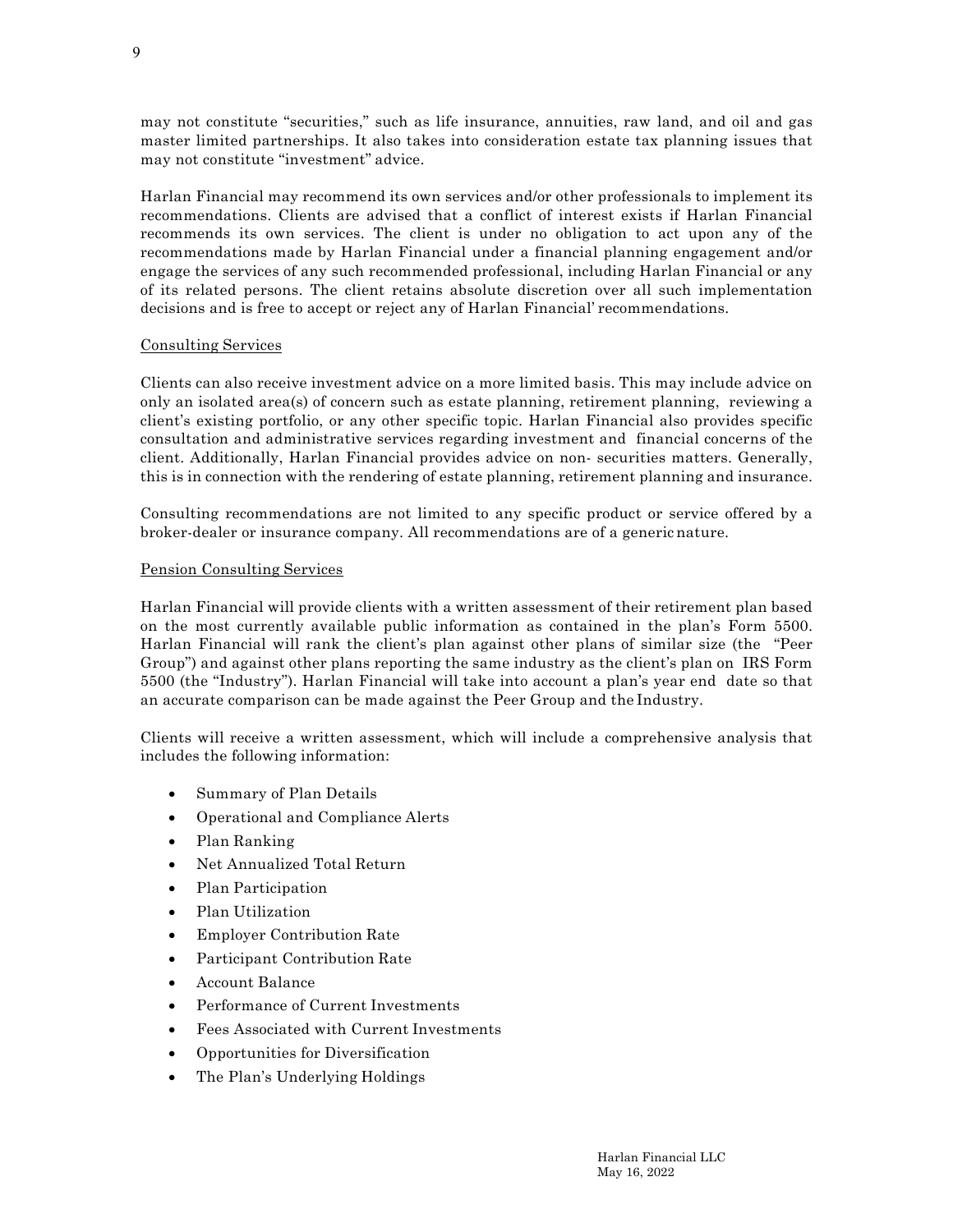- Insurance Information
- Plan Costs

## Educational Workshops and Seminars

Harlan Financial will also provide educational workshops and seminars for groups desiring general advice on investments and personal finance. Topics may include issues related to financial planning, educational and estate planning, or various other economic and investment topics.

The firm's workshops are educational in nature and do not involve the sale of insurance or investment products. Information presented will NOT be based on any one person's need nor does Harlan Financial provide individualized investment advice to attendees during our general sessions.

## **Wrap Fee Programs**

At present, Harlan Financial does not participate in any wrap fee programs.

## **Assets Under Advisement**

As of May 16, 2022, the total amount of client assets advised by Harlan Financial is approximately \$6,300,000. These assets are advised by Harlan Financial on a nondiscretionary basis.

# **Item 5 --- Fees And Compensation**

## **Advisory Fees**

## Efficient Portfolios Program

The annual advisory fee for the Efficient Portfolios Program is charged as a percentage of assets under advisement. For fee purposes, accounts with the same address are aggregated into households. The annual advisory fee includes both the services provided by Harlan Financial and Efficient and is charged pursuant to the following schedules. For non-qualified assets the fee shall not exceed the following. the combination of fees for Harlan Financial LLC and the third-party managers will not exceed the industry standard of excessive fees, which is 3%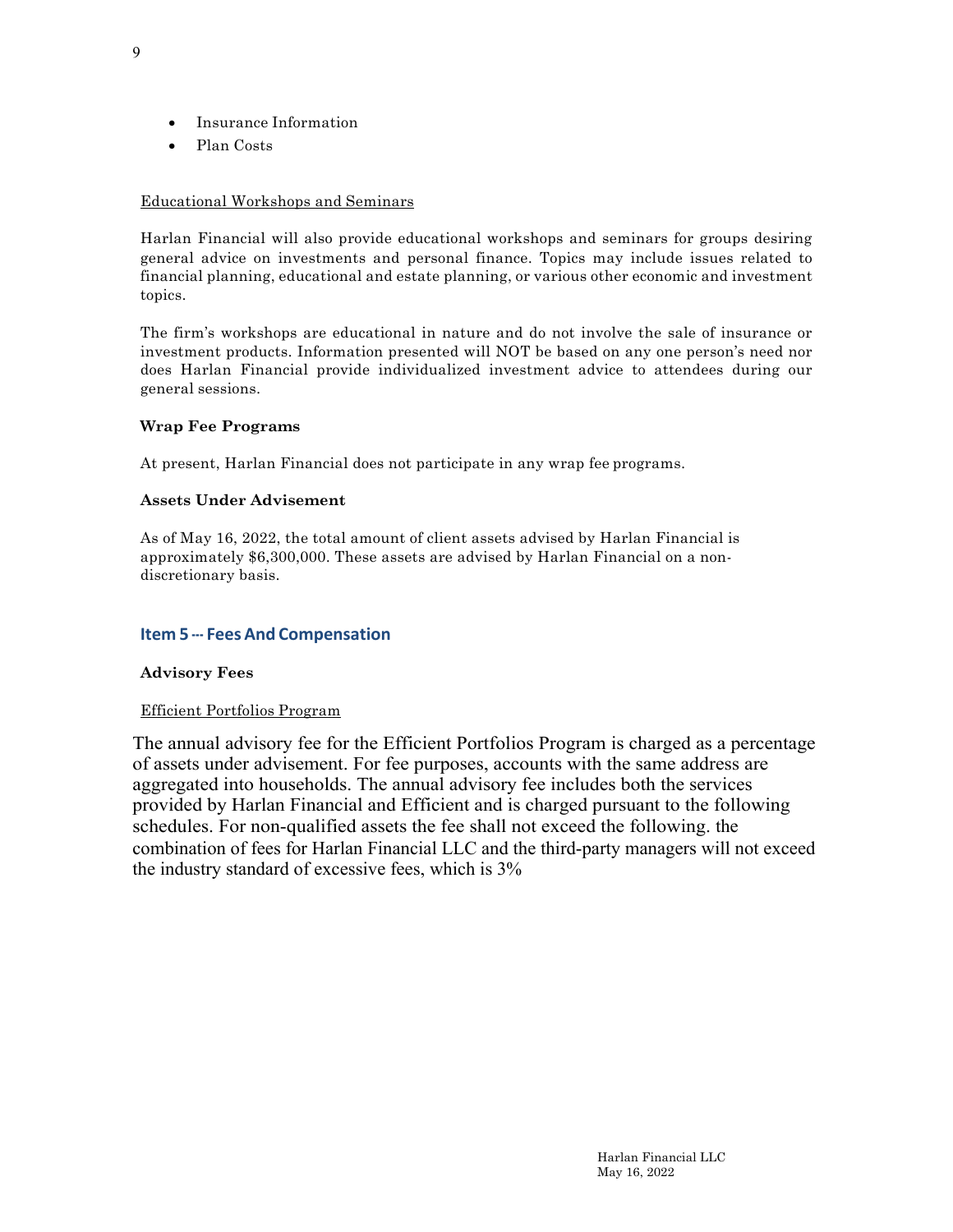For non-qualified assets:

| <b>Household Assets</b> | <b>Efficient Advisors'</b><br>Fee | Harlan Financial's<br>Fee | Total<br>Annual<br>Advisory<br>Fee |
|-------------------------|-----------------------------------|---------------------------|------------------------------------|
| First \$500,000         | 0.35%                             | 1.00%                     | 1.35%                              |
| Next \$500,000          | 0.35%                             | 0.75%                     | 1.10%                              |
| Next \$1,000,000        | 0.30%                             | 0.5%                      | 0.80%                              |
| Next \$2,000,000        | 0.25%                             | 0.35%                     | 0.60%                              |
| Next \$6,000,000        | 0.20%                             | 0.25%                     | 0.45%                              |
| Over \$10,000,000       | 0.15%                             | 0.10%                     | 0.25%                              |

For qualified assets:

| <b>Household Assets</b> | <b>Efficient Advisors'</b><br>Fee | Harlan Financial's<br>Fee | Total<br>Annual<br>Advisory<br>Fee |
|-------------------------|-----------------------------------|---------------------------|------------------------------------|
| First \$1,000,000       | 0.20%                             | 0.60%                     | 0.80%                              |
| Next \$2,000,000        | 0.15%                             | 0.50%                     | 0.65%                              |
| Next \$2,000,000        | 0.10%                             | 0.40%                     | 0.50%                              |
| Over \$5,000,000        | 0.05%                             | 0.35%                     | 0.35%                              |

Of the Total Annual Advisory Fee, Efficient typically retains the amount of each tier listed above under the Efficient Advisors' Fee column and Harlan Financial receives the remainder (please see the disclosure in Item 14 – Client Referrals and Other Compensation – beginning on page 18 of this disclosure brochure for additional information). Efficient charges a minimum annual fee of \$60.00 per client account. The advisory fee deducted from a client's account is first applied against this minimum or Efficient's annual percentage fee as listed above (whichever is higher) and the difference is shared with Harlan Financial. The minimum fee is not prorated and is not shared with Harlan Financial.

Clients are required to authorize Efficient to deduct the advisory fee directly from the client's account. The annual advisory fee is payable monthly in advance. For new accounts, billing will commence upon the date the initial trades are made in the client's account. The first payment is based on the initial contributions made into the client's account and will be prorated to cover the period from the date the initial trades are made in the client's account through the end of the month. Thereafter, the annual advisory fee will be based on the market value of the assets in the client's account as valued by the client's independent custodian on the last day of the previous month.

Clients may make additions to, or withdrawals from, the client's account at any time. No fee adjustments will be made for deposits into the client's account or for partial withdrawals from the client's account. A pro rata refund of advisory fees charged will be made if the client's account is closed within a billing period. There are no start-up, closing, or penalty fees in connection with the management of a client's account.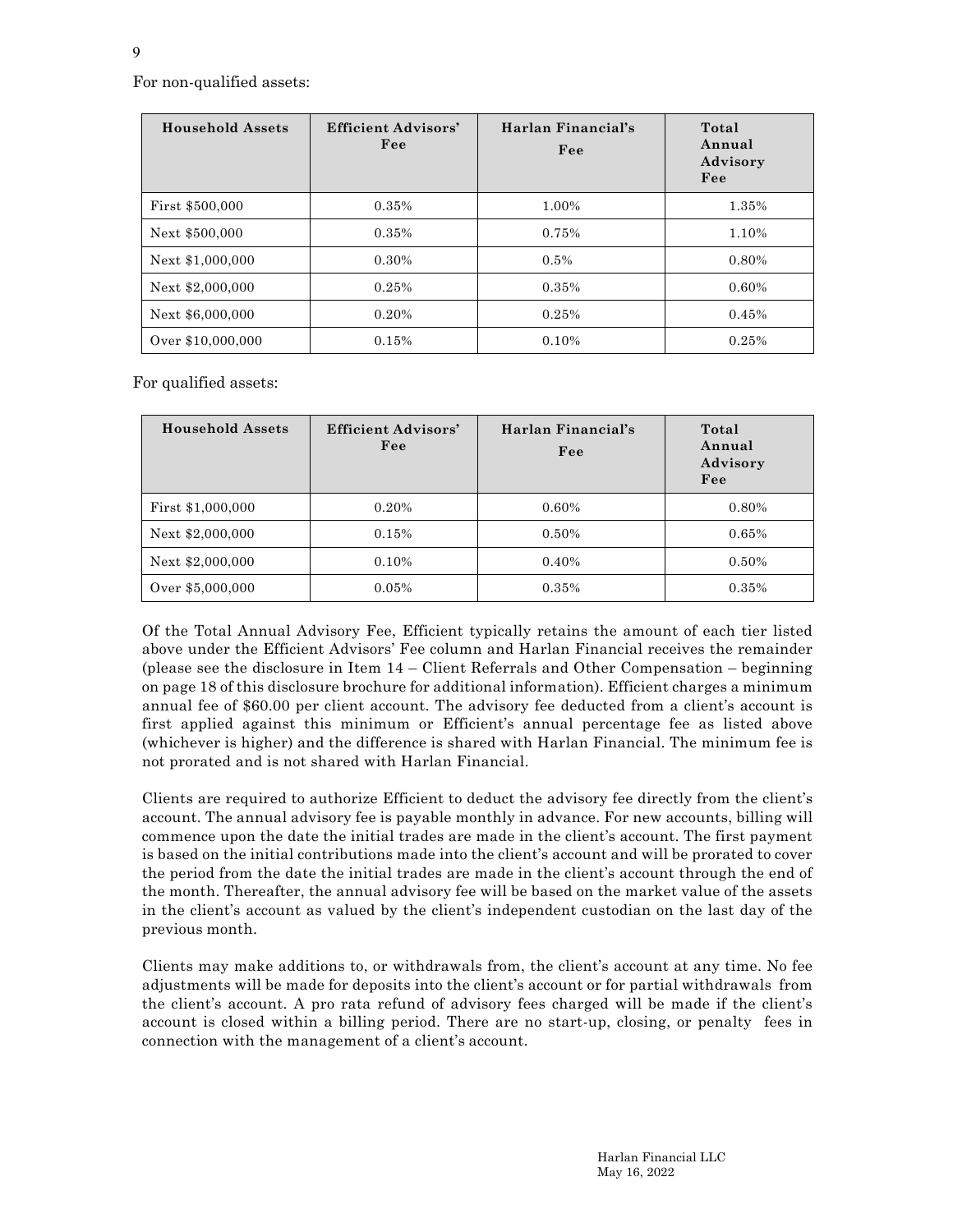Financial Planning and/or Consulting Services Fees are charged on an hourly or flat basis. The total estimated fee, as well as the ultimate fee charged, is based on the scope and complexity of the Client's engagement with Harlan Financial. The maximum hourly fee to be charged will not exceed \$250. Flat fees range from \$1,800 to \$5,500. The length of time it will take to complete the advisory service will depend on the nature and complexity of the individual client's personal circumstances. An estimate for total hours will be determined at the start of the advisory relationship.

Typically, fifty percent (50%) of the Financial Planning Services fee is due upon inception of the advisory relationship, with the balance payable upon completion of the financial planning service. Consulting Services fees are payable monthly in arrears or upon completion of the advisory service. Typically, the financial plan will be presented to the client within 90 days of the contract date, provided that all information needed to prepare the financial plan has been promptly provided by the client. Harlan Financial may refund some or all of the financial planning or consulting fee in the event that the client places assets for advisement with Harlan Financial.

# Pension Consulting Services

Pension Consulting Services fees will be charged as a fixed fee of \$500.00 per plan assessment report. Startup plans with no assets will be charged a flat fee of \$3000.00 for plan implementation.

## Educational Seminars and Workshops

Harlan Financial may charge a nominal fee of up to \$25.00 to attend the firm's educational workshops and seminars.

# **Termination**

## Efficient Portfolios Program

The investment management agreement entered into with Efficient and Harlan Financial will continue in effect until terminated by the client or Efficient by written notice to the other. If termination is on a day other than the last day of a calendar month, Efficient will retain the unused portion of the prepaid management fee. Efficient may terminate its services to a client's account upon 30 days prior written notice to the client and Harlan Financial.

A client may request that the client's account(s) be liquidated upon termination of the investment management agreement; provided, however, that this request is in writing. Liquidating an account(s) may result in a taxable capital gain (or loss) and may cause additional trading costs to be incurred. Clients are advised to seek independent tax advice before deciding to liquidate their account(s). Neither Efficient nor Harlan Financial will have any responsibility for the tax consequences or trading costs resulting from the liquidation of a client's account(s).

Clients have the right to terminate the investment management agreement within five (5) business days after entering into the agreement. Termination will not affect the validity,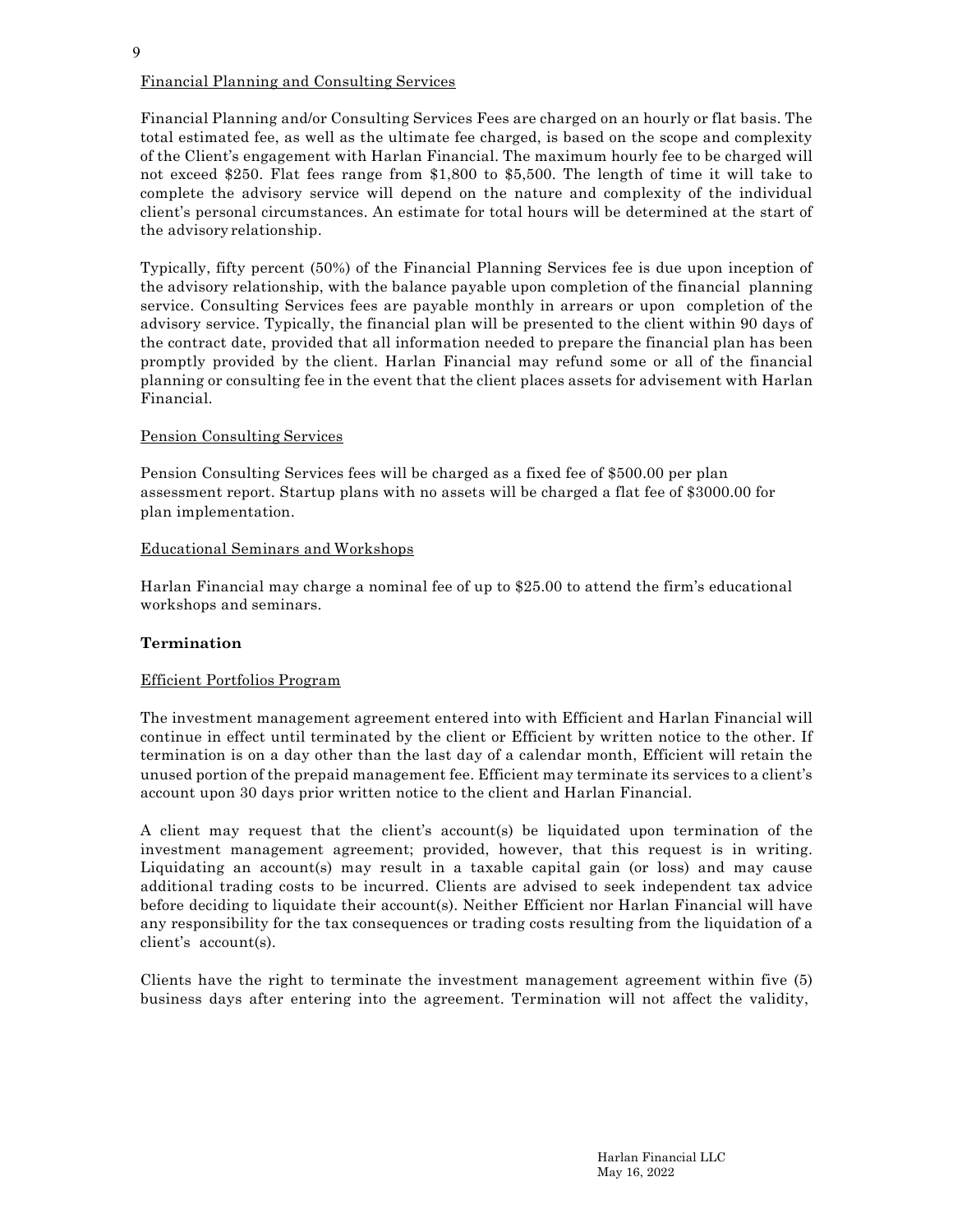Liability, and obligations of actions taken by Efficient or Harlan Financial under the investment management agreement prior to termination. Upon termination, neither Efficient nor Harlan Financial will have any obligation to sell or take any action with regard to a client's account. The death of a client will not terminate the investment management agreement or authority granted to Efficient to manage a client's account until Efficient has received written notification of the client's death.

In addition, in the event that the total value of a client's account or aggregated household accounts falls below \$50,000 because of a withdrawal by the client or for any other reason, Efficient may terminate the investment management agreement. Prospective clients should carefully review Efficient's disclosure brochures, investor profile and investment management agreement before deciding to participate in the Efficient Portfolios program.

## Other Services

Either party may terminate the firm's advisory agreement at any time by providing written notice to the other party. If a client terminates the firm's advisory agreement within five (5) business days of its signing, the client will receive a full refund of all fees and expenses. If the Harlan Financial' hourly agreement is terminated before the firm has completed the agreed upon services, Harlan Financial will invoice you for work completed through the termination date. If Harlan Financial' project-fee arrangement is terminated before the firm has completed the agreed upon project, Harlan Financial will determine the percentage of the project the firm has completed based on the hourly rate and the number of hours expended for the project. If the firm has completed less than one-half the project, Harlan Financial will refund to the client any unearned fees. If Harlan Financial has completed more than one-half of the project, the firm will invoice the client for the additional time it has expended in excess of the fees you have paid.

# **Additional Information**

*Those clients and prospective clients interested in retaining Harlan Financial for the Efficient Portfolios Program should consult Efficient's written disclosure brochure (e.g., Form ADV Part 2A) for additional information on Efficient's fee and compensation policies and practices.*

*Those clients and prospective clients interested in retaining Harlan Financial for the Professional Asset Management Program should consult the applicable third-party money manager's written disclosure brochure (e.g., Form ADV Part 2A) for additional information on the third-party money manager's fee and compensation policies and practices.*

## Fees Negotiable

Harlan Financial retains the right to modify fees, in its sole and absolute discretion, on a clientby-client basis based on the size, complexity, and nature of the advisory services provided.

## Direct Debiting of Client Accounts

In order for advisory fees to be directly debited from a client's account, the client must provide written authorization permitting the investment adviser to bill the custodian. In addition:

• Harlan Financial will send a copy of the invoice to the custodian at the same time a copy of the invoice is sent to the client; and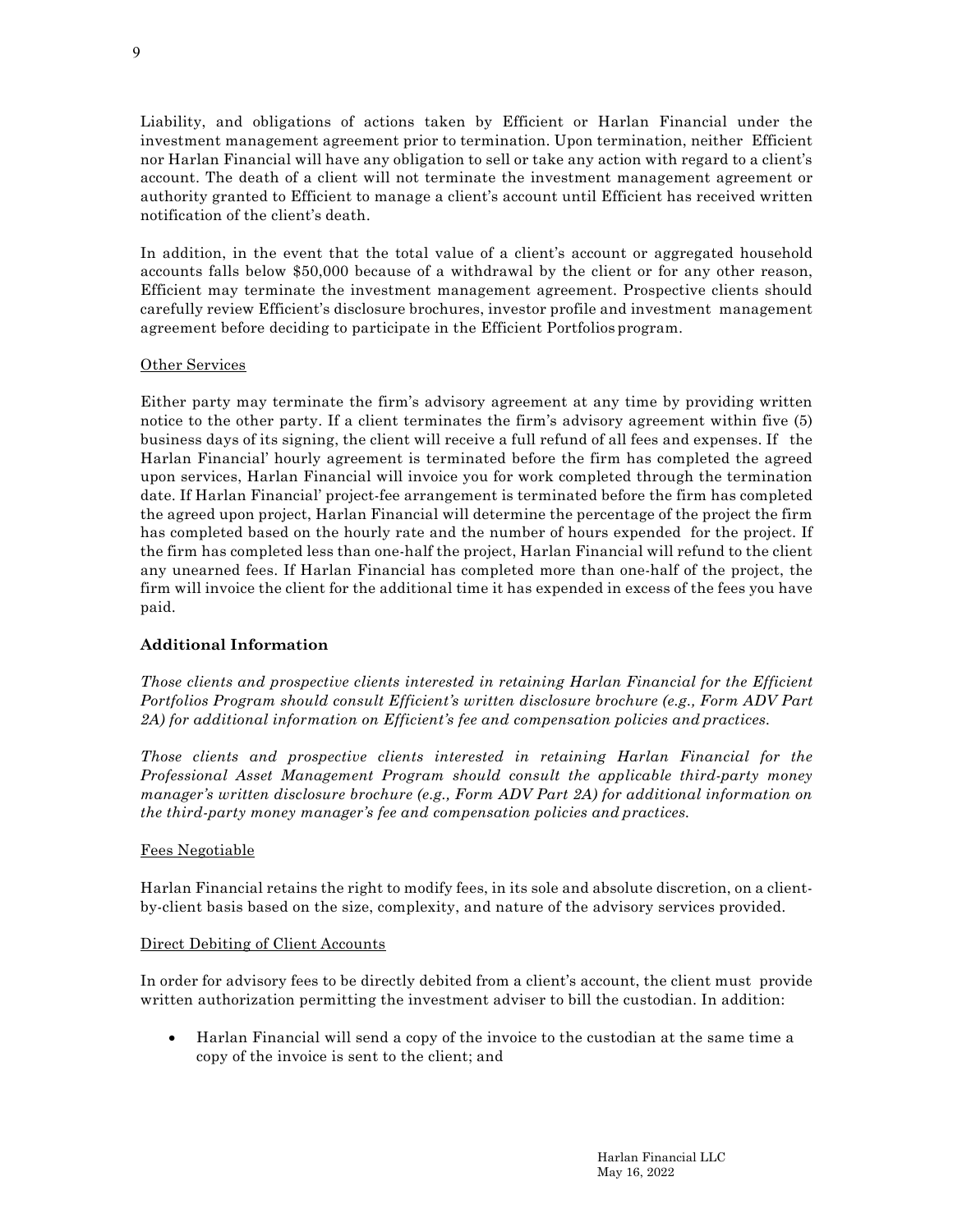• The invoice will be itemized to include any formulae used to calculate the fee, the time period covered by the fee and the amount of assets under management on which the fee was based.

Clients are informed that it is their responsibility to verify the accuracy of the fee calculation and that the account custodian will not determine whether the fee is properly calculated.

## Mutual Fund and Exchange Traded Fund Fees

All fees paid for investment advisory services are separate and distinct from the fees and expenses charged by mutual funds and exchange traded funds to their shareholders. These fees and expenses are described in each fund's prospectus. These fees will generally include a management fee, other fund expenses, and a possible distribution fee. If the fund also imposes sales charges, a client may pay an initial or deferred sales charge.

A client could invest in a mutual fund directly, without the services of either Harlan Financial or Efficient. In that case, the client would not receive the services provided by Harlan Financial or Efficient, which are designed, among other things, to assist the client in determining which mutual fund or funds are most appropriate to each client's financial condition and objectives. To the extent that client assets are invested in money market funds or cash positions, the fees for monitoring those assets are in addition to the fees included in the internal expenses of those funds paid to their own investment managers, which are fully disclosed in each fund's prospectus. Accordingly, the client should review both the fees charged by the funds and the fees charged by Harlan Financial and Efficient to fully understand the total amount of fees to be paid by the client and to thereby evaluate the advisory services being provided.

In addition, some mutual funds charge a short-term redemption fee if a mutual fund is not held for a certain period. This holding period varies by fund and can be different at each custodian. Holding periods can be as short as 30 days or be longer than one year. Short-term redemption fees are most common on newer accounts because clients may commence management with Efficient only a few weeks or months prior to a change in the selected portfolio's asset allocation mix.

#### Trading and Other Costs

All fees paid to Harlan Financial and Efficient for investment advisory services are separate and distinct from transaction fees charged by broker dealers associated with the purchase and sale of equity securities and options. In addition, fees do not include the services of any cofiduciaries, accountants, broker dealers, or attorneys. Please see the section entitled "Brokerage Practices" on page 16 for additional information.

#### **Other Compensation**

Certain individuals associated with Harlan Financial are also licensed insurance agents with various insurance companies. These individuals may receive sales commission in their respective roles as insurance agents from the sale of various insurance products. These individuals may recommend these insurance products in connection with Harlan Financial' Financial Planning and/or Consulting Services, and any commissions received are separate from and in addition to the fees a client would pay Harlan Financial for such Financial Planning and/or Consulting Services.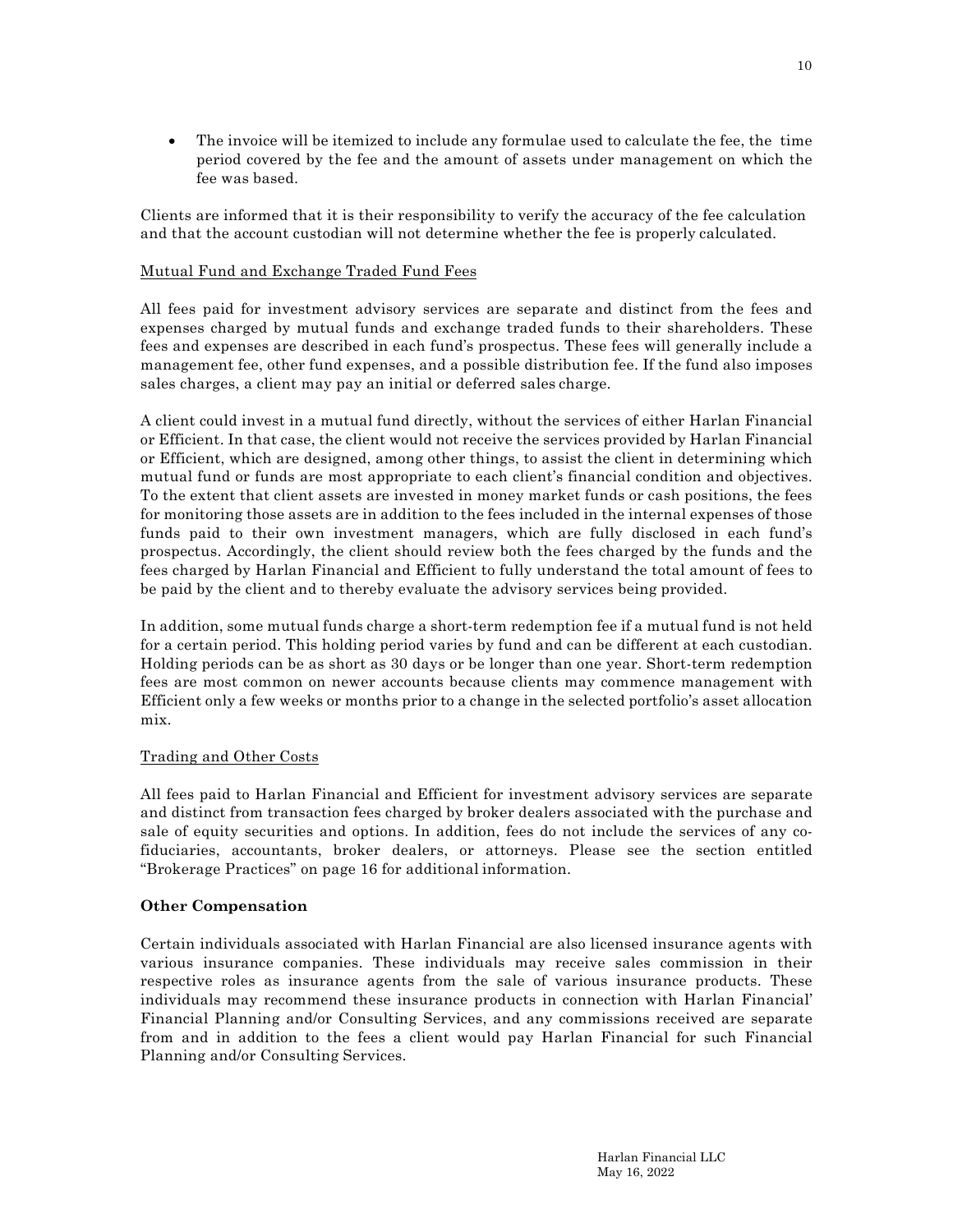The receipt of commission payments presents a conflict of interest and could give these individuals an incentive to recommend investment products based on the compensation they receive, rather than on the needs of clients. Anytime such an individual would receive a commission from the sale of a recommended insurance product, that individual will disclose this conflict to the client. Such disclosure may either be in conversations with the client or in writing to the client. If a client decides to purchase the recommended insurance product(s), the client is not required to purchase it through these individuals and always has the option to purchase the investment product(s) through any insurance agent of the client's choice.

## **Item 6** – Performance-Based Fees and Side-By-Side Management

Harlan Financial does not accept performance-based fees (*e.g*., fees based on a share of capital gains on or capital appreciated of the assets in a client's account).

# **Item 7 --- Types of Clients**

Harlan Financial may provide investment advisory services to individuals (including high net worth individuals), pension and profit-sharing plans (including 401(k), 403(b) and similar qualified retirement plans), trusts, estates, charitable organizations, corporations, other types of business entities and pooled investment vehicles.

#### **Account Requirements**

#### The Efficient Portfolios Program

In the event that the total value of a client's account or aggregated household accounts falls below \$50,000 because of a withdrawal by the client or for any other reason, Efficient may terminate the investment management agreement. Prospective clients should carefully review Efficient's disclosure brochures, investor profile, and investment management agreement before deciding to participate in the Efficient Portfolios program.

Efficient charges a minimum annual fee of \$60.00 per client account.

## The Professional Asset Management Program

Clients should consult the Form ADV Part 2A of each third-party money manager selected for any minimum account requirements.

## Financial Planning; Consulting and Pension Consulting Services

There is no minimum account size or annual fee requirement for Financial Planning, Consulting or Pension Consulting Services clients.

# **Item 8 --- Methods of Analysis, Investment Strategies and Risk of Loss**

*Those clients and prospective clients interested in retaining Harlan Financial for the Efficient Portfolios Program should consult the Efficient's written disclosure brochure (e.g., Form ADV*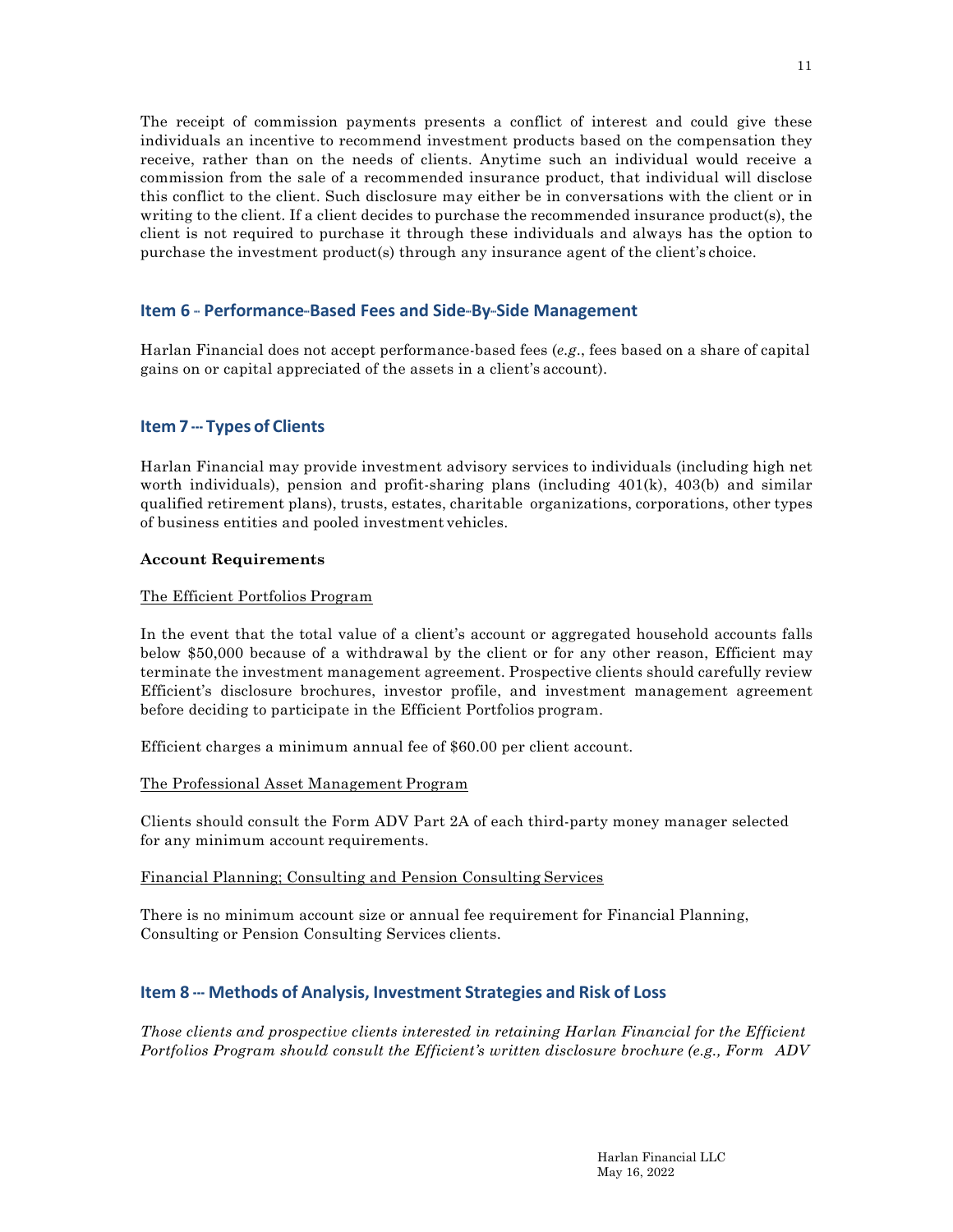*Part 2A) for additional information on Efficient's methods of analysis, investment strategies, and risk of loss.*

*Those clients and prospective clients interested in retaining Harlan Financial for the Professional Asset Management Program should consult the applicable third-party money manager's written disclosure brochure (e.g., Form ADV Part 2A) for additional information on the third-party money manager's methods of analysis, investment strategies, and risk of loss.*

## **Types of Investments**

Efficient offers clients a variety of structured, long-term, globally diversified portfolios that are primarily constructed using exchange traded funds (ETFs) and no-load mutual funds. No-load mutual funds are used primarily for accounts under \$50,000. ETFs, when available, offer a low-cost, fully transparent, passively managed, indexed approach to investing. These portfolios have different risk and return characteristics as well as different time horizons. Some of the Efficient Portfolios use alternative asset classes within the portfolio to help mitigate the potential downside volatility of the stock and bond markets. There is no requirement that clients use the Efficient Portfolios with alternative asset classes and clients are encouraged to discuss with Harlan Financial the pros and cons of doing so.

## **Investment Strategies**

Efficient's investment strategy is investing for the long-term.

## Three Factor Model

Eugene Fama, Sr. and Kenneth French of the University of Chicago identified three factors that explain investment returns in a portfolio. By constructing portfolios based on this research, an investor has the potential to capture returns in the market. Until Fama and French developed this three-factor model, most investment portfolios were constructed utilizing a single-factor approach. This single-factor approach known as the Capital Asset Pricing Model holds that stocks are riskier than bonds, but provide a higher return than bonds. William Sharpe first expressed Capital Asset Pricing Model in the early 1960's. Fama and French discovered the other two factors in the early 1980's by researching stock market returns going back to the early 1920's.

Efficient utilizes the Three-Factor Model by engineering and constructing portfolios based on these three factors:

- 1. The Market Factor-what is the mix of stocks to bonds in the portfolio?
- 2. The Size Factor-what is the mix of small stocks to large stocks?
- 3. The Value Factor-what is the mix of value stocks?

#### Rebalancing

Efficient monitors portfolios to ensure that asset categories do not deviate from their intended asset allocation weights and targets. By selling asset categories that have exceeded their target weights and buying more of the underperforming targets, Efficient is adhering to the maxim of selling when prices are high, and buying when prices are low. This monitoring process is an ongoing discipline that is irrespective of future economic forecast or stock market outlooks.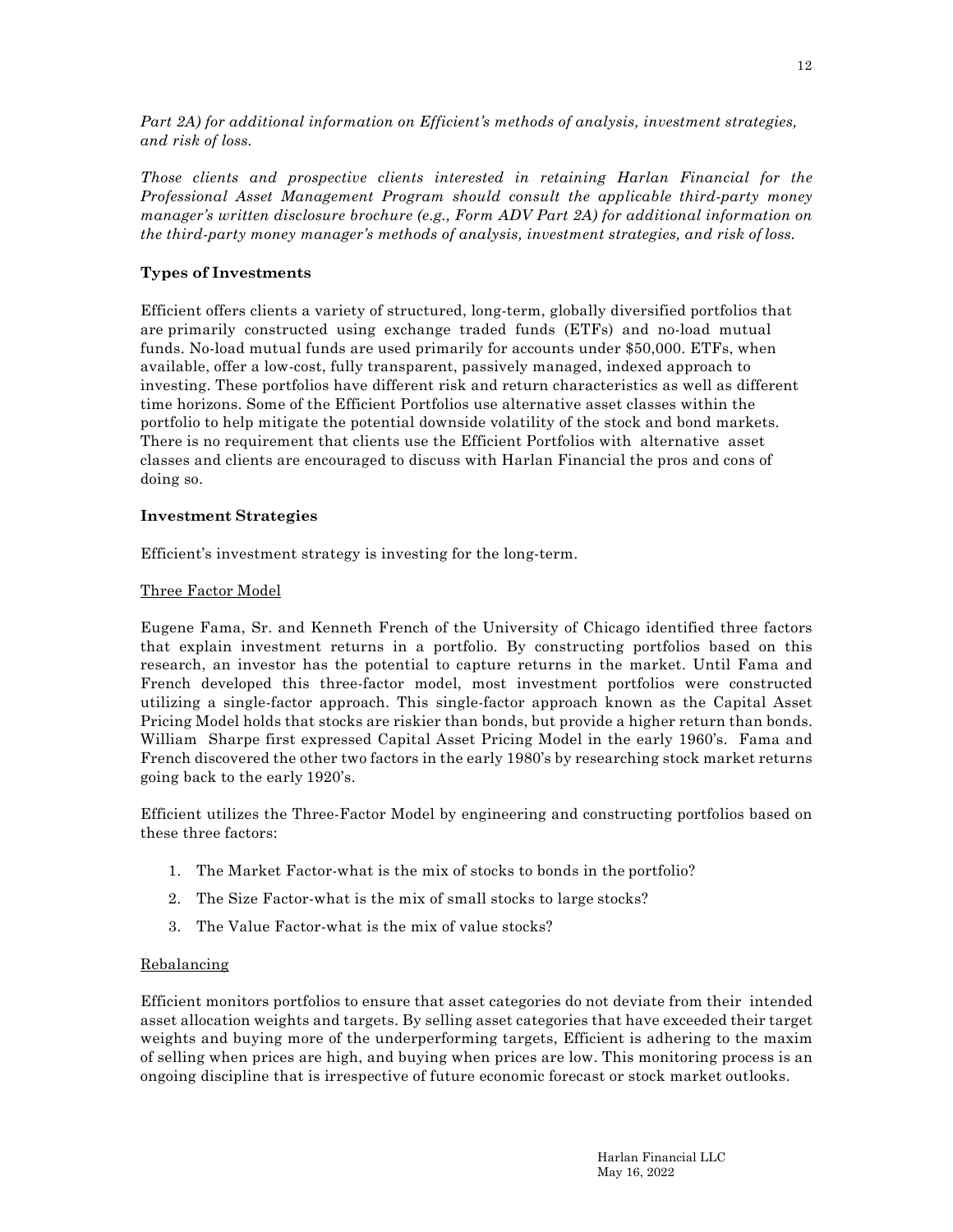## **Security Analysis**

The security analysis methods employed by Efficient include fundamental and technical analysis.

Fundamental analysis is a method of evaluating securities by attempting to measure the intrinsic value of a stock. Fundamental analysts study everything from the overall economy and industry conditions to the financial condition and management of companies. Technical analysis involves the examination of past market data rather than specific company data in determining which securities to buy/sell.

Technical analysis may involve the use of various quantitative-based calculations, variation metrics, and charts to identify market patterns and trends that may be based on investor sentiment rather than the fundamentals of a company.

## **Sources of Information**

Efficient makes its asset allocation decisions based on economic research.

## **Risk**

## Risks in General

Investing in securities involves risk of loss that each client should be prepared to bear. Typical investment risks include market risk typified by a drop in a security's price due to a company specific event (e.g. unsystematic risk), or general market activity (e.g., systematic risk). In addition, certain strategies may impose more risk than others. For example, with fixed income securities, a period of rising interest rates could erode the value of bond since bond values generally fall as bond yields rise. Investment risk with international equities also includes fluctuation in currency values, differences in accounting and economic and political instability.

## Risks Associated with Fundamental Analysis

Fundamental analysis, when used in isolation, has a number of risks:

- Information obtained may be incorrect and the analysis may not provide an accurate estimate of earnings, which may be the basis for a stock's value. If securities prices adjust rapidly to new information, utilizing fundamental analysis may not result in favorable performance.
- The data used may be out of date.
- It ignores the influence of random events such as oil spills, product defects being exposed, and acts of God and so on.
- It assumes that there is no monopolistic power over markets.
- The market may fail to reach expectations of perceived value.

## Risks Associated with Technical Analysis

The primary risk in using technical analysis is that spotting historical trends may not help predict such trends in the future. Even if the trend will eventually reoccur, there is no guarantee that Efficient will be able to accurately predict such a reoccurrence.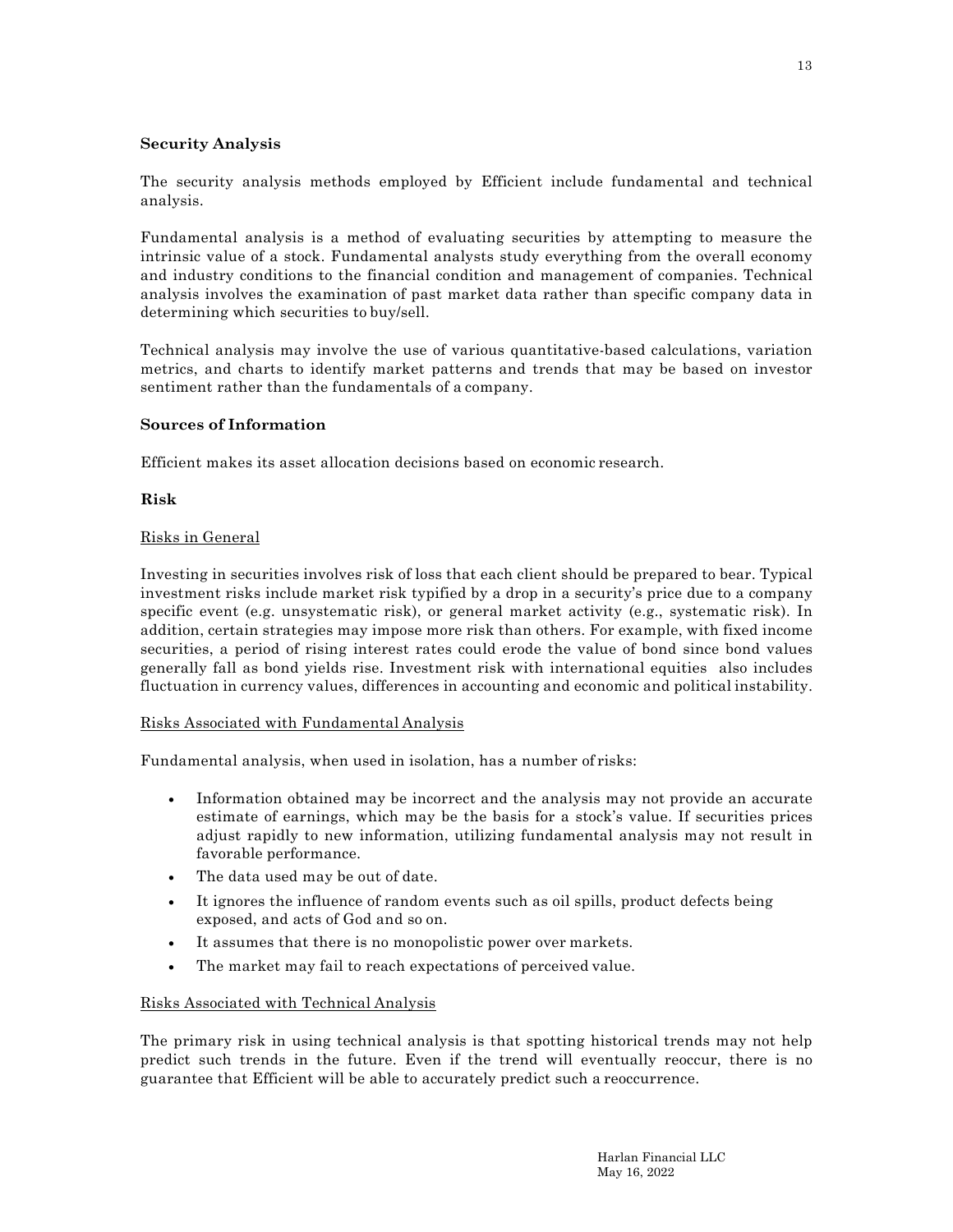## Risk Associated with Specific Securities Utilized

## *Exchange Traded Funds*

Exchange traded funds (ETFs) do not sell individual shares directly to investors and only issue their shares in large blocks. ETFs are subject to risks similar to those of stocks. Investment returns will fluctuate and are subject to market volatility, so that when shares, are sold they may be worth more or less than their original cost. ETF shares are bought and sold at market price (not Net Asset Value) and are not individually redeemed from the fund.

## *Equity Mutual Funds*

The major risks associated with investing in equity mutual funds is similar to the risks associated with investing in equity securities, including market risk, which is the risk that investment returns will fluctuate and are subject to market volatility, so that an investor's shares, when redeemed or sold, may be worth more or less than their original cost. Other risks include the quality and experience of the portfolio management team and its ability to create fund value by investing in securities that have positive growth, the amount of individual company diversification, the type and amount of industry diversification, and the type and amount of sector diversification within specific industries. In addition, mutual funds tend to be tax inefficient and therefore investors may pay capital gains taxes on fund investments while not having yet sold their shares in the fund.

#### *Fixed-Income Mutual Funds*

In addition to the risks associated with investing in equity mutual funds, fixed-income mutual funds also carry the following risks:

- Credit Risk the risk that a company or bond issuer may fail to pay principal and interest payments in a timely manner.
- Interest Rate Risk the risk that the market value of the bonds will go down when interest rates rise.
- Prepayment Risk the risk that a bond will be paid off early.

## *Managed Futures Funds*

A managed futures fund invests in other funds. These underlying funds will typically employ various actively managed futures strategies that will trade various derivative instruments including (i) options; (ii) futures: (iii) forwards; and/or (iv) spot contracts. Each of these strategies may be tied to commodities, financial indices and instruments, foreign currencies, and/or equity indices. Managed futures strategies involve substantial risks that differ from traditional mutual funds. These risks could include liquidity risk, sector risk, and foreign currency risk, as well as risks associated with fixed-income securities, commodities, and other derivatives. The strategy of investing in underlying funds could affect the timing, amount, and charter of distributions to an investor and therefore, may increase the amount of taxes paid.

Each underlying fund is subject to investment advisory and other expenses, including potential performance fees, which will be indirectly paid by the managed futures fund. An investor's cost of investing in a managed futures fund will be higher than the cost of investing directly in the underlying funds and my higher than other mutual funds that invest directly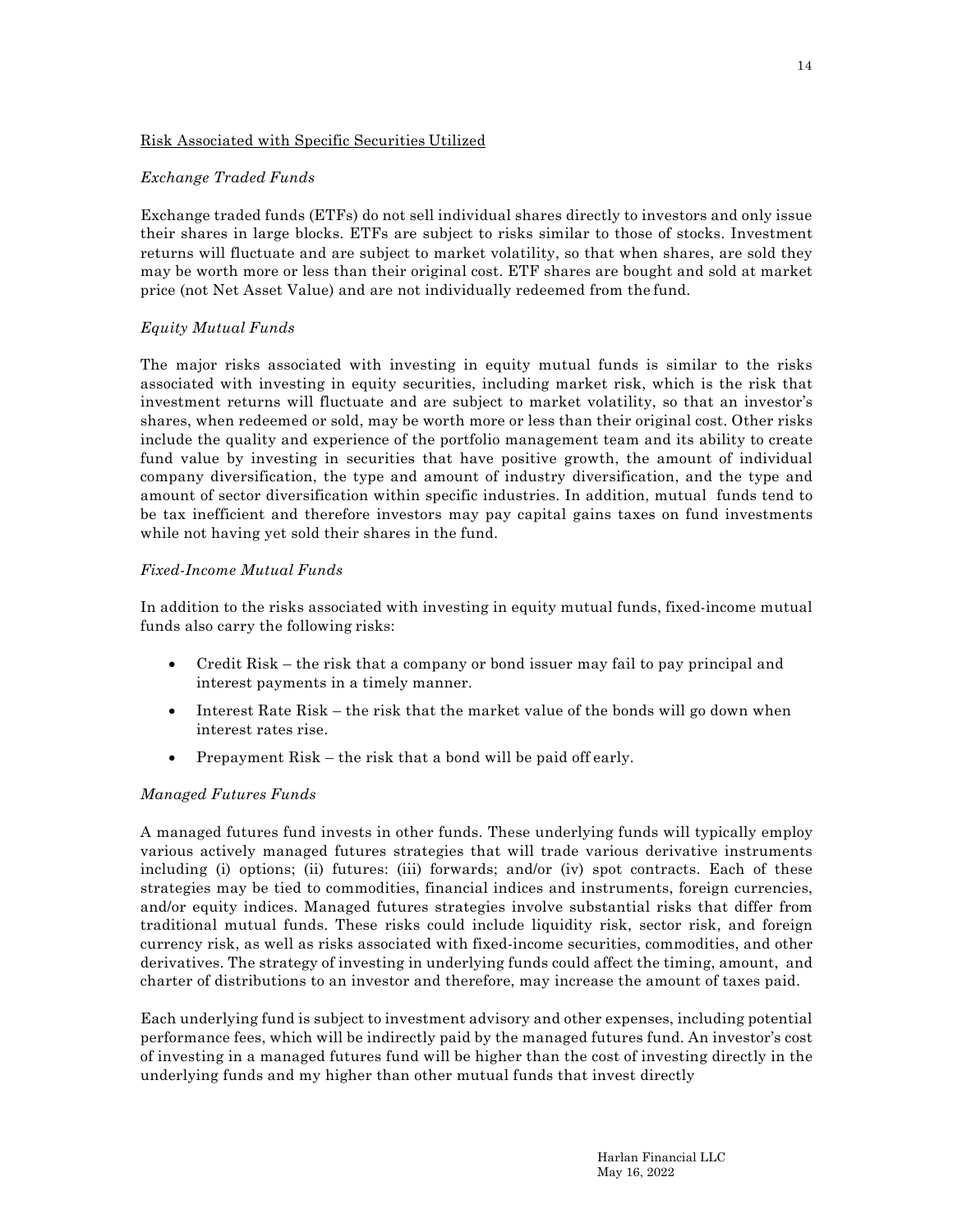# *Money Market Funds*

Money market funds have relatively low risks compared to other mutual funds and most other investments. By law, they can invest only in certain high-quality, short-term investments issued by the U.S. Government, U.S. corporations, and state and local governments. Money market funds try to keep their net asset value (NAV) – which represents the value of one share of a fund – at a stable \$1.00 per share. However, the NAV may fall below \$1.00 if the fund's underlying investments perform poorly. Investor losses have been rare, but they are possible. Money market funds pay dividends that generally reflect short-term interest rates and, historically, the returns for money market funds have been lower than for either bond or stock funds. That is why "inflation risk" – the risk that inflation will outpace and erode investment returns over time – can be a potential concern for investors in money market funds.

## Risk Associated with Concentrated Portfolios

Concentrated portfolios are an aggressive and highly volatile approach to trading and investing. Concentrated portfolios hold fewer different stocks than a diversified portfolio and are much more likely to experience sudden dramatic prices swings. In addition, the rise or drop in price of any given holding is likely to have a larger impact on portfolio performance, than a more broadly diversified portfolio.

## Risks Associated with the use of Independent Money Managers

As further discussed in the section "Advisory Business" on page 1 of this disclosure brochure, Harlan Financial may recommend that clients authorize the active discretionary management of their assets by certain third-party money managers, based upon the stated investment objectives of the client. Harlan Financial shall continue to render services to the client relative to the selection of the third-party money managers as well as the monitoring and review of account performance and client investment objectives.

When selecting a third-party money manager for a client, Harlan Financial will review:

- Information about the third-party money managers (such as its disclosure statement); and/or
- Material supplied by the third-party money managers or independent third parties for a description of the third-party money manager's investment strategies, past performance and risk results.

# **Item 9 --- Disciplinary History**

Neither Harlan Financial nor any of its supervised persons have any reportable disciplinary history.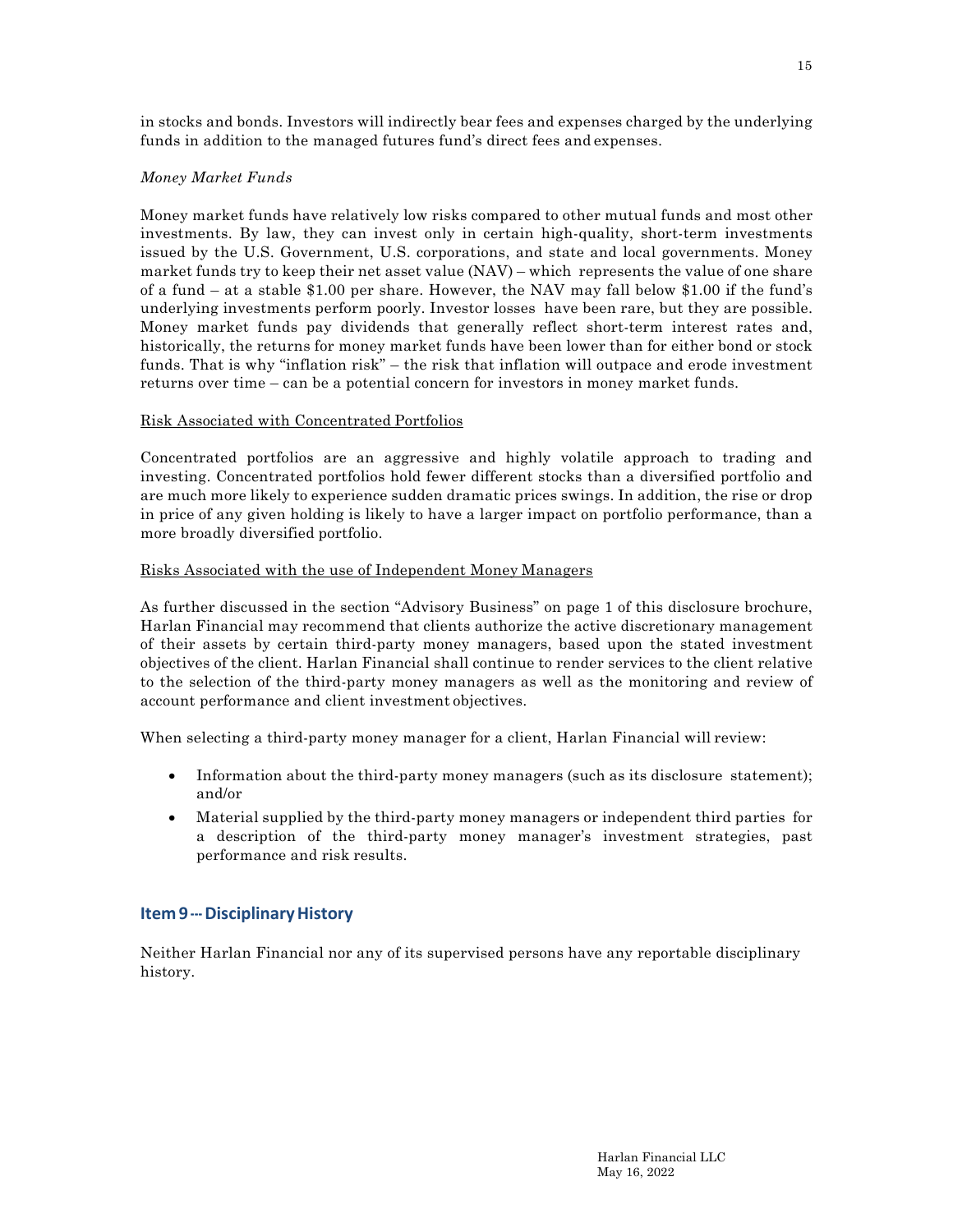# **Item 10 --- Other Financial Industry Activities and Affiliations**

## **Registered Representatives of an Unaffiliated Broker-Dealer**

Harlan Financial is not registered, nor does it have an application pending to register, as a broker-dealer. No management person is registered, nor does any management person have an application pending to register, as a registered representative of a broker-dealer.

## **Insurance Agents**

Certain investment adviser representatives associated with Harlan Financial, in their individual capacities, are also licensed insurance agents with various insurance companies, and in such capacity, may recommend, on a fully disclosed commission basis, the purchase of certain insurance products. While Harlan Financial does not sell such insurance products to its investment advisory clients, Harlan Financial does permit these investment adviser representatives, in their individual capacities as licensed insurance agents, to sell insurance products to its investment advisory clients.

A conflict of interest exists to the extent that Harlan Financial recommends the purchase of insurance products where individuals associated with Harlan Financial receive insurance commissions or other additional compensation.

# **Item 11 --- Code of Ethics, Participation or Interest in Client Transactions and Personal Trading**

## **Code of Ethics**

Harlan Financial has adopted a Code of Ethics pursuant to Rule 204A-1 of the Advisers Act to prevent violations of federal securities laws. The Code of Ethics is predicated on the principle that Harlan Financial owes a fiduciary duty to its clients. Accordingly, Harlan Financial expects all employees to act with honesty, integrity and professionalism and to adhere to federal securities laws.

All officers, directors, partners, and employees of Harlan Financial, and any other person who provides advice on behalf of Harlan Financial and is subject to the firm's control and supervision are required to adhere to the Code of Ethics. At all times, Harlan Financial and its employees must (i) place client interests ahead of the firm's; (ii) engage in personal investing that is in full compliance with the firm's Code of Ethics; and (iii) avoid taking advantage of their position. A copy of the firm's Code of Ethics is available upon request. For a copy, please contact Russ Harlan, Chief Compliance Officer of Harlan Financial, at 717-826-1664.

## **Participation or Interest in Client Transactions**

Individuals associated with Harlan Financial may buy or sell securities identical to those held in client accounts. Because these securities are widely-held and very liquid, this does not present a conflict of interest.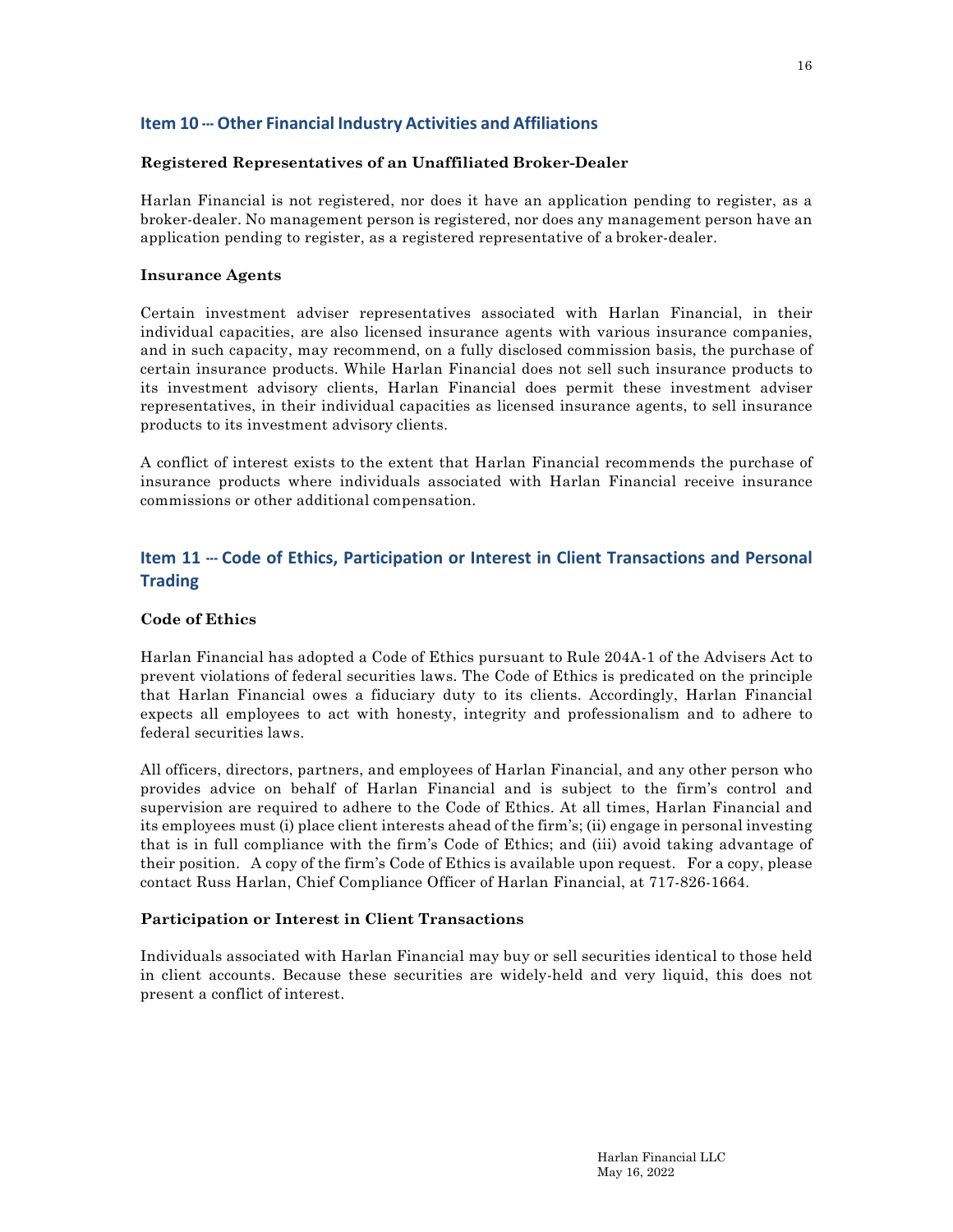#### **Item 12 --- Brokerage Practices**

*Those clients and prospective clients interested in retaining Harlan Financial for the Efficient Portfolios Program should consult Efficient's written disclosure brochure (e.g., Form ADV Part 2A) for information on Efficient's brokerage practices.*

Clients participating in the Efficient Portfolios Program are required to open one or more accounts in their own name with a custodian with which Efficient has established a relationship, can establish a relationship and/or is willing to establish one.

Harlan Financial will recommend that clients establish a custodial relationship with TD Ameritrade Institutional, a division of TD Ameritrade, Inc., a registered broker-dealer, and/or Schwab Advisor Services Group, a division of Charles Schwab & Co., Inc. a registered brokerdealer ("Schwab"), for the custody of their assets and the execution of their transactions. Harlan Financial believes that TD Ameritrade and Schwab provide a high level of service at low transaction rates. The reasonableness of brokerage costs is based on several factors, including their ability to provide professional services, competitive transaction rates, volume discounts, execution price negotiations, research, and other services. There may be brokerage and execution services available elsewhere at lower cost.

#### **Research and Soft Dollar Benefits**

The state of Pennsylvania considers the support services provided to firm based on the overall relationship between firm and custodian/broker-dealer to be a soft dollar arrangement. Based upon this standard, Harlan receives soft dollar benefits from the custodian of client funds.

#### **Trade Aggregation**

Due to the nature of Harlan Financial' investment advisory services, the firm engages in a very small amount of securities transactions. It is the policy of the Company to only aggregate trade orders of two or more client accounts, where the Company has determined, on an individual basis, that the securities order is (i) in the best interests of each client participating in the order; (ii) consistent with the Company's duty to obtain best execution; and (iii) consistent with the terms of the investment advisory agreement of each participating client.

#### **Item 13 --- Review Of Accounts**

#### **The Efficient Portfolios Program**

#### Reviews

In the Efficient Portfolios Program, it is Efficient (and not Harlan Financial) that is responsible for the ongoing management of client accounts. Harlan Financial will offer to meet with a client at least once per year to discuss changes in the client's personal or financial situation, suitability of the program, and any new or revised restriction a client would like to impose on their account.

Please consult the investment management agreement and Efficient's written disclosure brochure (e.g., Form ADV Part 2A) for information on the types and frequency of account reviews conducted by Efficient.

#### Reports

Each client participating in the Efficient Portfolios Program will receive statements from the client's custodian every month during which there is activity in their account(s). In addition,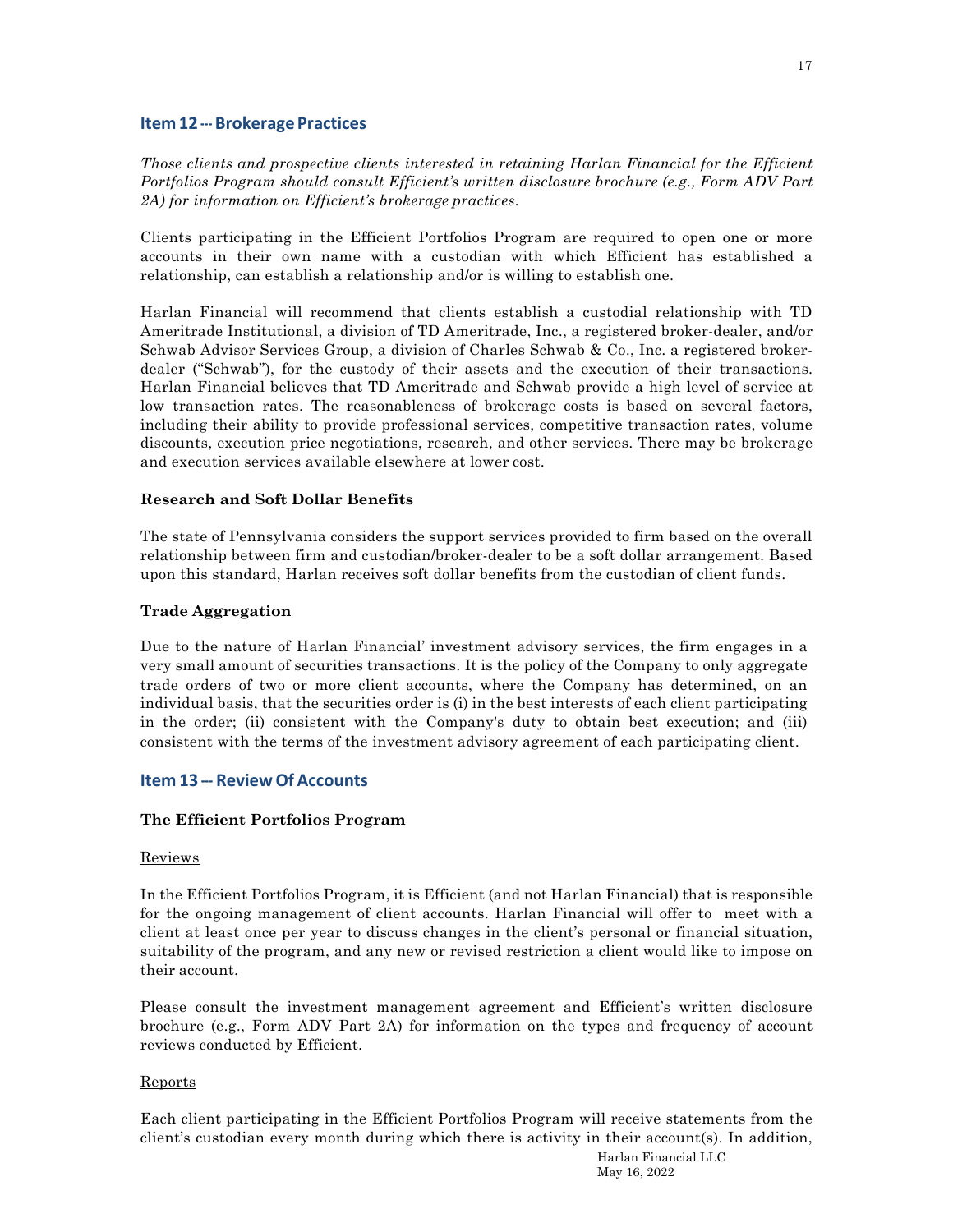Efficient provides clients with a report at the end of each calendar quarter that may include relevant account and market related information. The default method for report delivery is by electronic means. Efficient will post these reports to a password protected web site. Efficient will assess an annual fee from any client that requests paper reports to be mailed to them.

## **The Professional Asset Management Program**

Accounts are reviewed no less frequently than annually. Accounts are reviewed in the context of each client's stated investment objectives and guidelines, ensuring that the structure of the client's portfolio is coordinated with these objectives. In addition, investment returns will be measured against the appropriate benchmarks in each asset class. More frequent reviews may be triggered by material changes in variables such as the client's individual circumstances, or the market, political, or economic environment.

Harlan Financial monitors the performance of the third-party money manager and prepares, provides, and presents to clients quarterly reports on performance. These reports include information with respect to the client's securities holdings as well as a report on the performance of the client's account as compared to various industry indices.

Clients may also receive reports directly from the third-party money manager and should consult the third-party money manager's ADV Part 2A for additional information on the types and frequency of reports.

## **Financial Planning Services**

These client accounts will be reviewed as contracted for at the inception of the advisory relationship. Financial Planning clients will typically receive a completed financial plan. Additional reports will not typically be provided unless otherwise contracted for at the inception of the advisory relationship.

## **Consulting Services**

These client accounts will be reviewed as contracted for at the inception of the advisory relationship.

# **Pension Consulting Services**

These client accounts will be reviewed as contracted for at the inception of the advisory relationship.

# **Item 14 --- Client Referrals And Other Compensation**

## **Client Referrals**

From time to time, Harlan Financial may retain solicitors to refer clients to Harlan Financial. If a client is introduced to Harlan Financial by either an unaffiliated or an affiliated solicitor, Harlan Financial may pay that solicitor a referral fee in accordance with the all requirements of the Investment Advisers Act, and any corresponding state securities law requirements.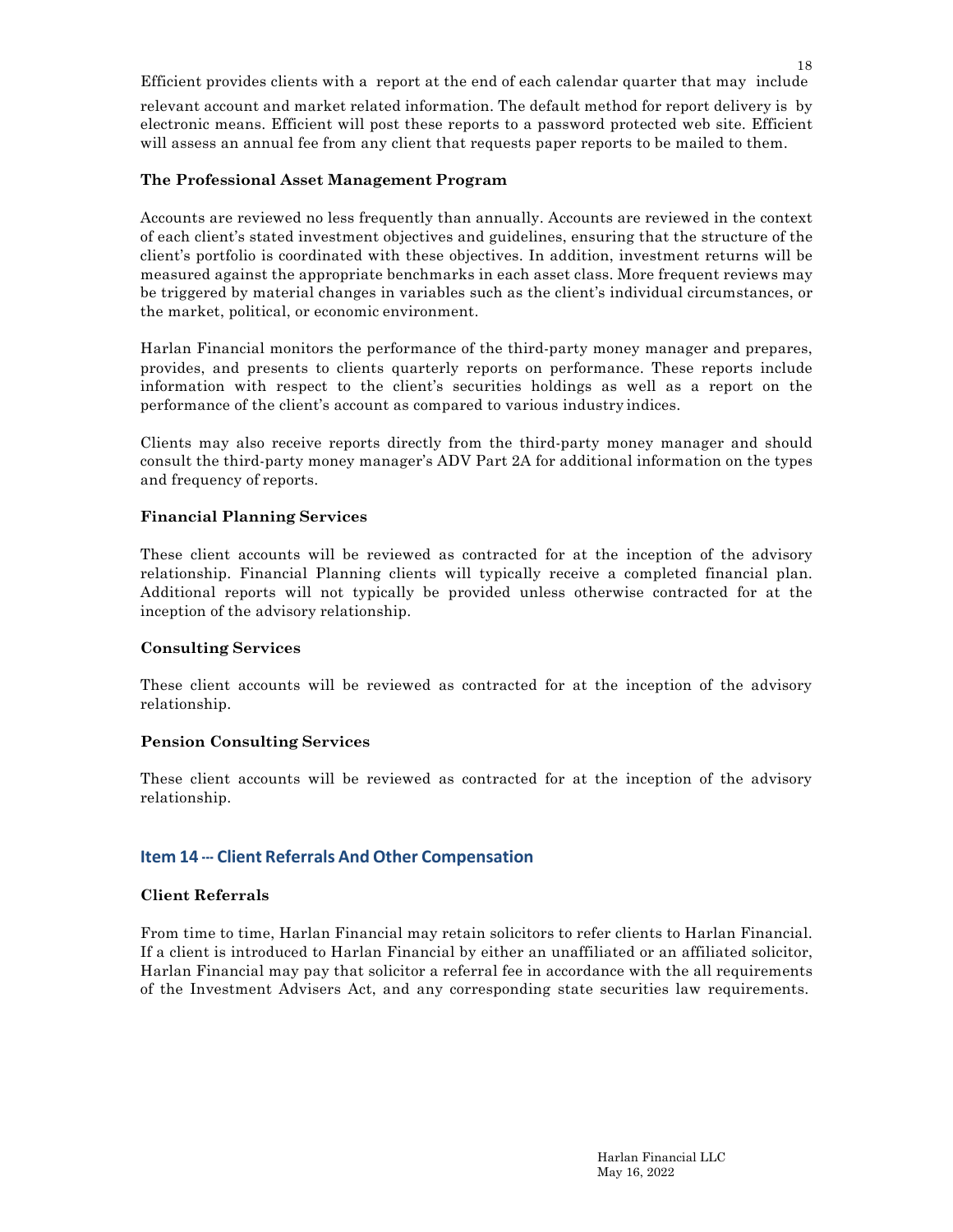Any such referral fee shall be paid solely from Harlan Financial' advisory fee, and shall not result in any additional charge to the client. If the client is introduced to Harlan Financial by an unaffiliated solicitor, the solicitor, at the time of the solicitation, shall disclose the nature of their solicitor relationship, and shall provide each prospective client with a copy of this written disclosure statement together with a copy of the written disclosure statement from the solicitor to the client disclosing the terms of the solicitation arrangement between Harlan Financial and the solicitor, including the compensation to be received by the solicitor from Harlan Financial. Any affiliated solicitor of Harlan Financial shall disclose the nature of their relationship to prospective clients at the time of the solicitation and will provide all prospective clients with a copy of this written disclosure statement.

Harlan Financial will not utilize solicitors in the Commonwealth of Pennsylvania until such time as they are properly registered under the Pennsylvania Securities Act of 1972. As of the date of this Brochure, Harlan does not have any solicitor arrangements in place. If this changes, Harlan will promptly update its ADV Parts 1 and 2 accordingly.

## **Other Compensation**

Because it is anticipated that Harlan Financial will introduce accounts in excess of \$10 million to Efficient, it is considered by Efficient to be an "Elite Advisor." As such, Efficient shares an additional 0.15% on all fee tiers with Harlan Financial. This additional 0.15% paid to Harlan Financial will not change the total management fee paid by clients, however, the Elite Advisor arrangement does permit Harlan Financial to offer its service to clients at a lower rate than it would otherwise. Harlan Financial customarily discounts the highest fee for all clients so that the maximum annual fee to Harlan Financial will be 1% instead of 1.25% (as reflected in the fee schedule on page 6 of this disclosure brochure).

Although Harlan Financial has an incentive to recommend clients to the Efficient Portfolios Program in order to maintain in excess of \$10 million under management with Efficient, Harlan Financial is also responsible for ensuring that the Efficient Portfolios Program is suitable for clients and will only recommend the program to clients when Harlan Financial believe the program is in the best interest of clients based on their financial circumstances and investment objectives. Additionally, Efficient Portfolios is the only third-party asset allocation program that Harlan Financial recommends to clients, but the firm reserves the right to continue researching and performing due diligence on other third-party programs that may be of greater benefit to the firm's clients. Should Harlan Financial find an alternative program that is compatible with the firm's strategic and passive investment philosophy and is either comparable or superior to the Efficient Portfolios Program, Harlan Financial is under no obligation to continue referring the services of Efficient.

Efficient may cover certain marketing and administrative costs of Harlan Financial, which would normally be the responsibility of the firm. Efficient's payment of such costs will increase the net revenue to Harlan Financial and therefore, may give Harlan Financial an incentive to refer clients to Efficient instead of alternative portfolio managers.

Efficient may offer Harlan Financial a reduced subscription rate to The Advisor Lab, LLC's suite of products. The Advisor Lab, LLC is Efficient's parent company and is a marketing and education firm dedicated to helping financial professionals leverage their existing client relationships. This discount is generally scaled based on total amount of assets referred by Harlan Financial and may result in the firm receiving the subscription at no cost.

Efficient may also pay other unaffiliated financial service companies for providing administrative and market support to Harlan Financial.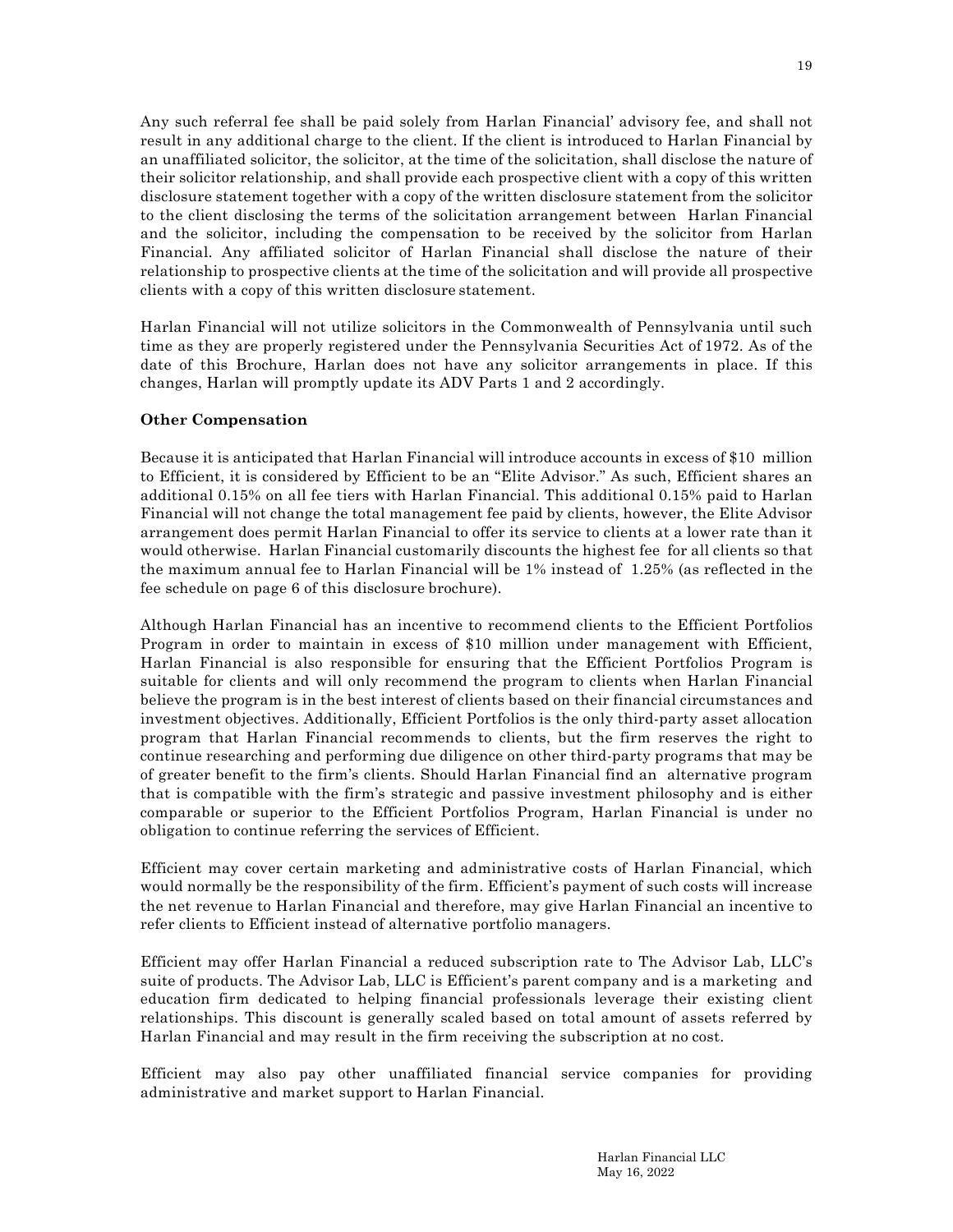To address these potential conflicts of interest, Harlan Financial will make full disclosure in this disclosure brochure of any additional economic benefit the firm has received from Efficient and will amend this brochure periodically to disclosure any changes in those benefits.

## **Item15--- Custody**

Harlan Financial does not take custody of client funds or securities. However, HF is deemed to have limited custody solely because advisory fees are directly deducted from client's account by the custodian on behalf of HF.

Custody of client assets will be maintained with the independent custodian selected by the client. Harlan Financial will not have physical custody of any assets in the client's account. Clients will be solely responsible for paying all fees or charges of the custodian.

Clients will receive directly from the custodian at least quarterly a statement showing all transactions occurring in the client's account during the period covered by the account statement, and the funds, securities, and other property in the client's account at the end of the period. Clients are urged to carefully review statements received from the custodian to ensure the accurate reporting of such information.

## **Item 16 --- Investment Discretion**

Harlan Financial does not accept discretionary authority over client accounts. Harlan Financial makes recommendations to clients and refers clients to Efficient, an independent asset allocation firm that is also a registered investment adviser. Clients participating in the Efficient Portfolios Program will grant Efficient discretion to manage their account.

# **Item 17 --- Voting Client Securities**

## Proxy Voting

Harlan Financial does not vote proxies on behalf of its clients. Therefore, the client that maintains exclusive responsibility for: (1) directing the manner in which proxies solicited by issuers of securities beneficially owned by the client shall be voted and (2) making all elections relative to any mergers, acquisitions, tender offers, bankruptcy proceeding or other type events pertaining to the client's investment assets.

#### Class Action Settlements

Harlan Financial will not be responsible for handling client claims in class action lawsuits or similar settlements involving securities owned by the client. Clients will receive the paperwork for such claims directly from their account custodians. Each client should verify with their custodian or other account administrator whether such claims are being made on the client's behalf by the custodian or if the client is expected to file such claims directly.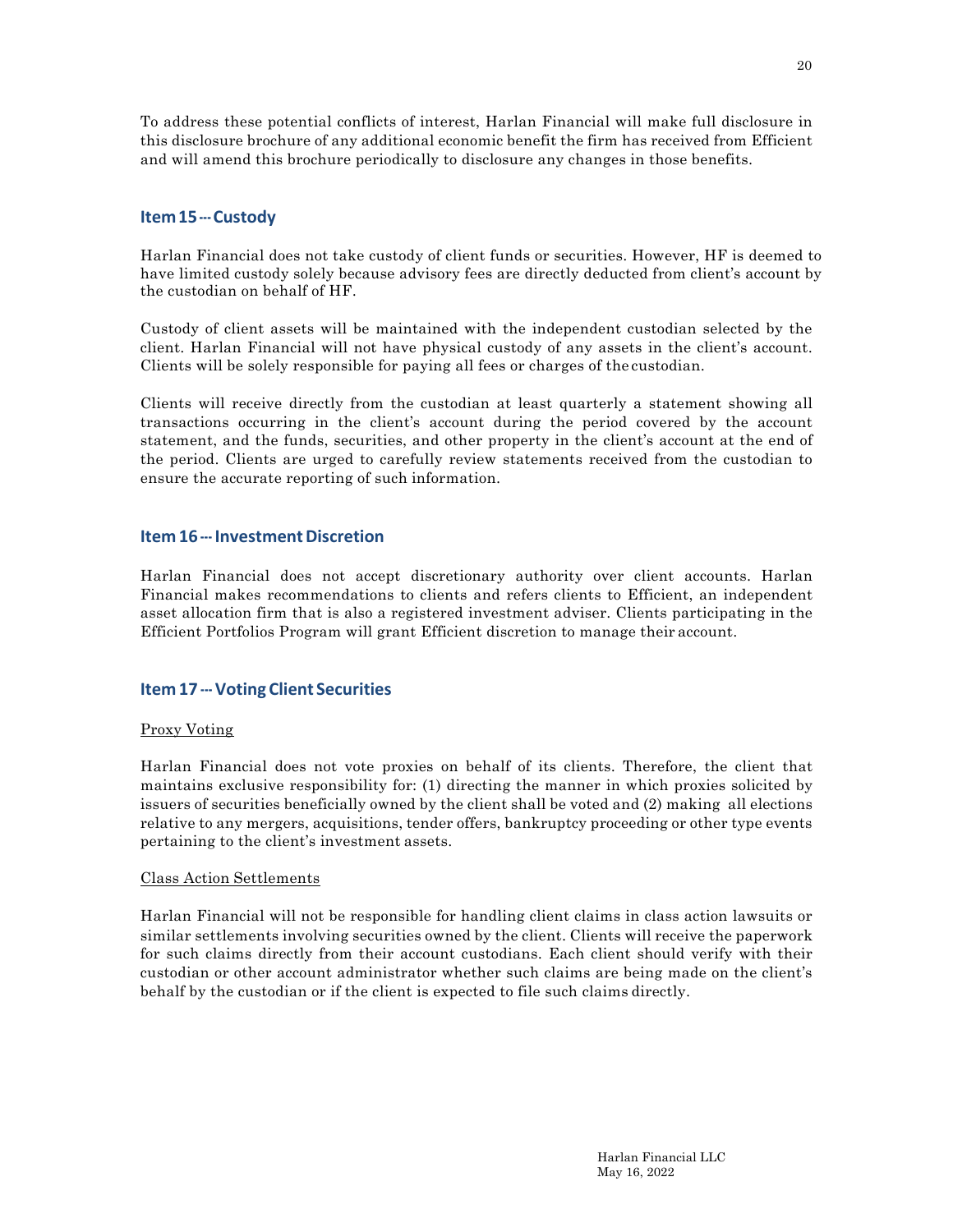# **Item 18 --- Financial Information**

#### **Prepayment of Fees**

Because Harlan Financial does not require or accept prepayment of more than \$500 in fees six months or more in advance, Harlan Financial is not required to include a balance sheet with this disclosure brochure.

## **Financial Condition**

Harlan Financial does not have any adverse financial conditions to disclose.

## **Bankruptcy**

Harlan Financial has never been the subject of a bankruptcy petition.

# **Item 19 – Requirements for State-Registered Advisers**

## **A. Principal Executive Officers and Management Personnel Information and Business Background.**

Harlan Financial currently has only one management person/executive officer, Russell N. Harlan. His education and business background can be found on the Supplemental ADV Part 2B.

#### B. **Other Businesses in Which Harlan Financial or Its Personnel are Engaged**

Russel N. Harlan's other business activities can be found on the Supplemental ADV Part 2B form.

## **C. How Performance-Based Fees are Calculated and Degree of Risk to Clients**

Harlan Financial does not accept performance-based fees or other fees based on a share of capital gains on or capital appreciation of the assets of a client.

## **D. Material Disciplinary Disclosures for Management Personnel**

None

## **E. Material Relationships that Management Personnel have with Issuers of Securities**

None

## **Item 20 --- Additional Information**

#### **Privacy Notice**

Harlan Financial views protecting its clients' private information as a top priority and has instituted policies and procedures to ensure that client information is private and secure. Harlan Financial does not disclose any nonpublic personal information about its clients or former clients to any nonaffiliated third parties, except as permitted or required by law. In the course of servicing a client's account, Harlan Financial may share some information with its service providers, such as transfer agents, custodians, broker-dealers, accountants, and lawyers, etc. Harlan Financial restricts internal access to nonpublic personal information about the client to those persons who need access to that information in order to provide